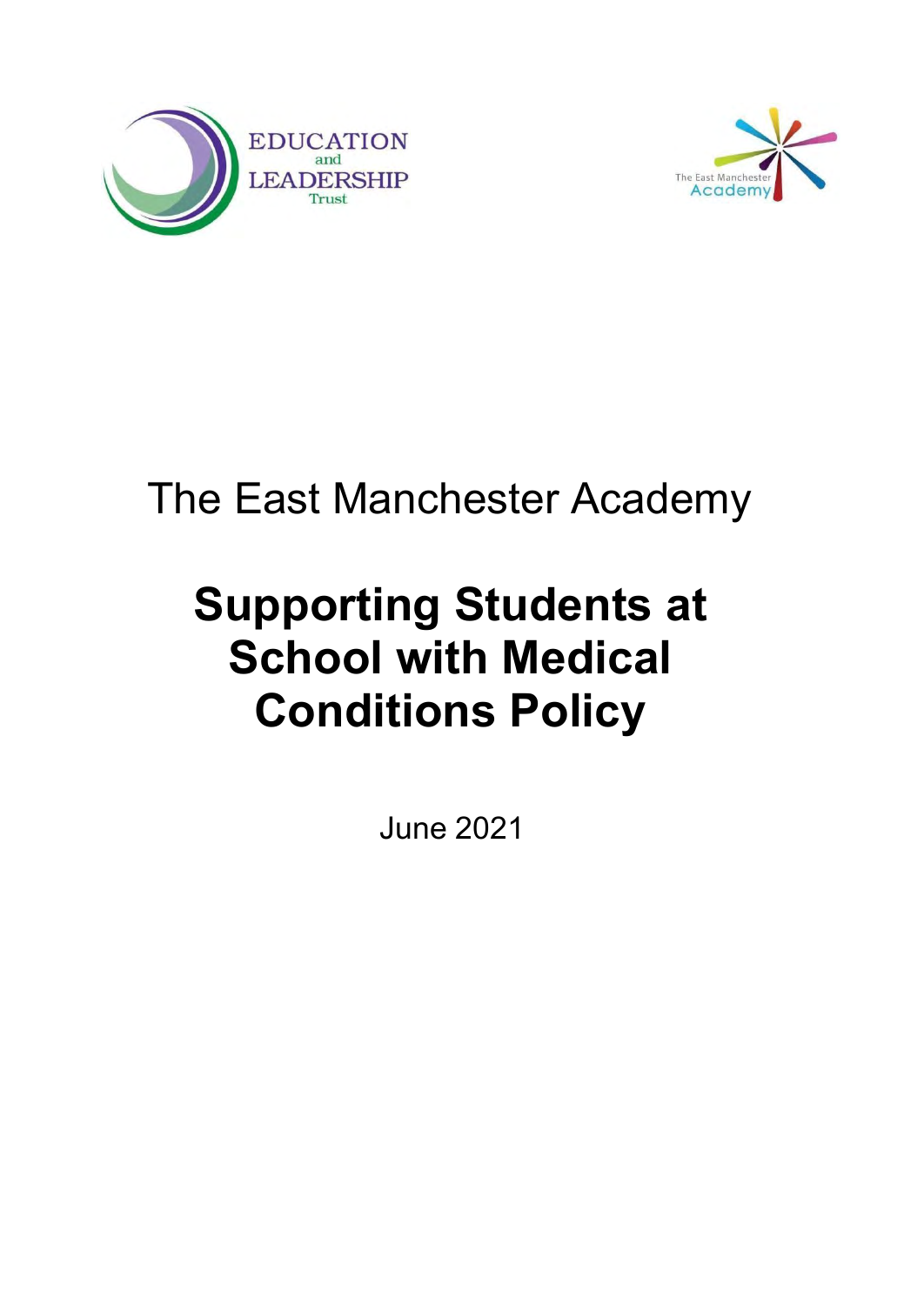#### **CONTENTS**

| 9. Arrangements and risk assessments for individual students with medical conditions (including |  |
|-------------------------------------------------------------------------------------------------|--|
|                                                                                                 |  |
|                                                                                                 |  |
|                                                                                                 |  |
|                                                                                                 |  |
|                                                                                                 |  |
|                                                                                                 |  |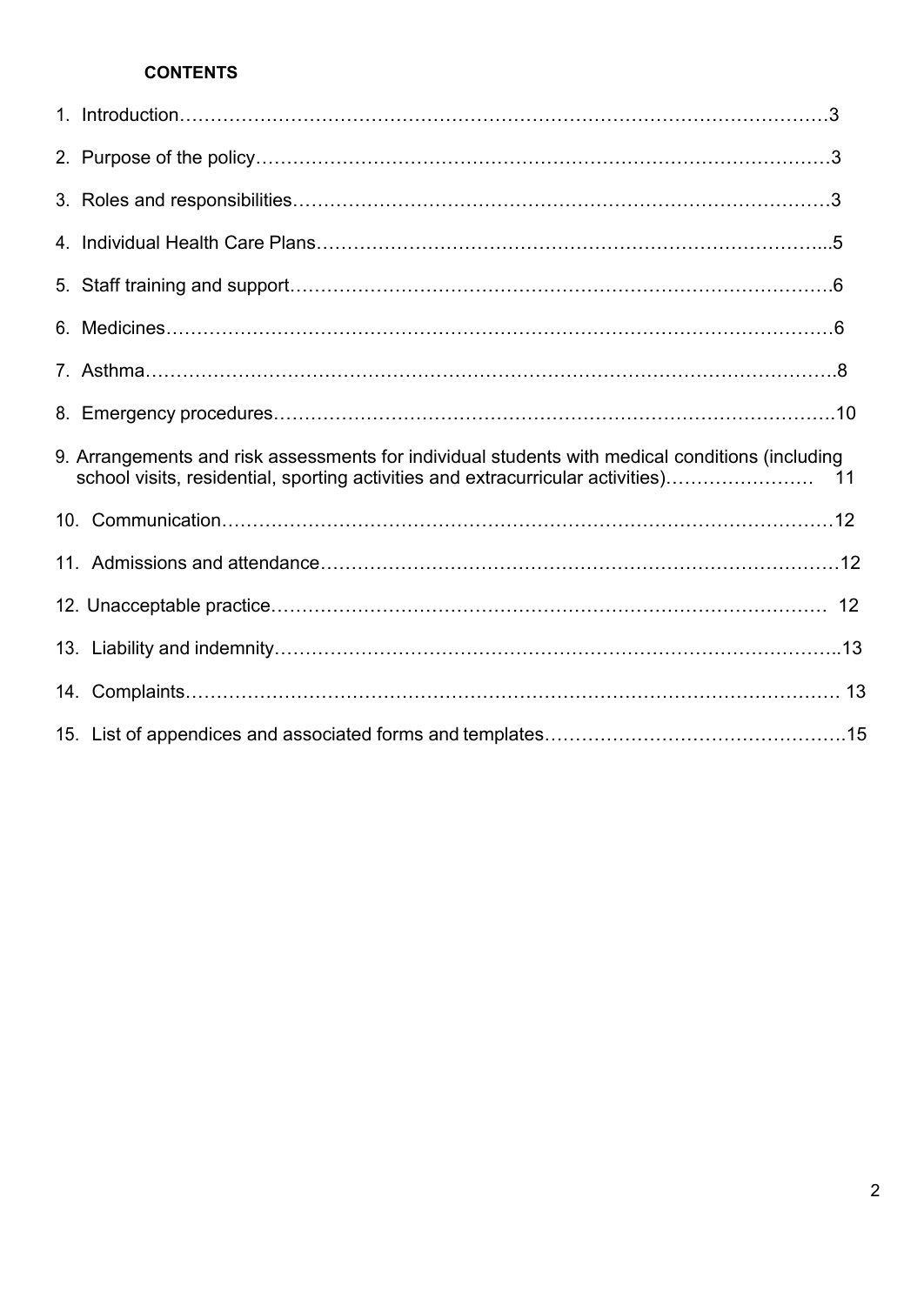#### **1.0 INTRODUCTION**

**1.1** This policy is based upon the Department for Education's statutory guidance document Supporting Students at Academy with Medical Conditions, statutory guidance for governing bodies of maintained schools and proprietors of academies in England, December 2015; the statutory requirements in relation to this are specified within this policy. The guidance is issued under section 100 of the Children and Families Act 2014.

#### **2.0 PURPOSE OF THE POLICY**

- **2.1** The purpose of this policy is to put into place effective management systems and arrangements to support students at The East Manchester Academy with medical conditions and to provide clear guidance for staff and parents/carers on the administration of medicines and the development of Individual Health Care Plans.
- **2.2** The aim is to ensure that all children with medical conditions, in terms of both physical and mental health, are properly supported in the academy so that they can play a full and active role in academy life, remain healthy and achieve their academic potential. This policy and practice aims to enable regular attendance.
- **2.3** To ensure that academy staff involved in the care of children are fully informed and adequately trained by a professional in order to support children with medicalneeds.
- **2.4** Some children with medical conditions may be disabled.Where this is the case, duties under the Equality Act 2010 must also be complied with. Some children may also have Special Educational Needs (SEN) and may have a statement, or Education, Health and Care (EHC) plan which brings together health and social care needs, as well as their special educational provision. As such, this document must be considered in conjunction with all other relevant academy policies and the Special Educational Needs and Disability (SEND) code of practice.

#### **3.0 ROLES AND RESPONSIBILITIES**

- **3.1** Supporting a child with a medical condition during academy hours is not the sole responsibility of one person. The academy's ability to provide effective support will depend to an appreciable extent, on working cooperatively with other agencies. Partnership working between academy staff, healthcare professionals (and where appropriate, social care professionals), local authorities, and parents/carers and students will be critical. Collaborative working arrangements between all those involved is an essential requirement in supporting students with medical conditions.
- **3.2** The Interim Management Board (IMB) or **Academy Committee and Trust Board** will ensure that arrangements are in place to support students with medical conditions and that these arrangements are sufficient to meet their statutory responsibilities, ensuring that policies, plans, procedures and systems are properly and effectively implemented. The IMB or Academy Committee and Trust Board will ensure that the policy to support students with medical conditions is reviewed regularly and is readily accessible to parents/carers and academy staff and that the policy clearly identifies the roles and responsibilities of all those involved in the arrangements they make to support students at the academy with medical conditions. The IMB or Academy Committee and Trust Board takes into account that many of the medical conditions that require support at the academy will affect quality of life and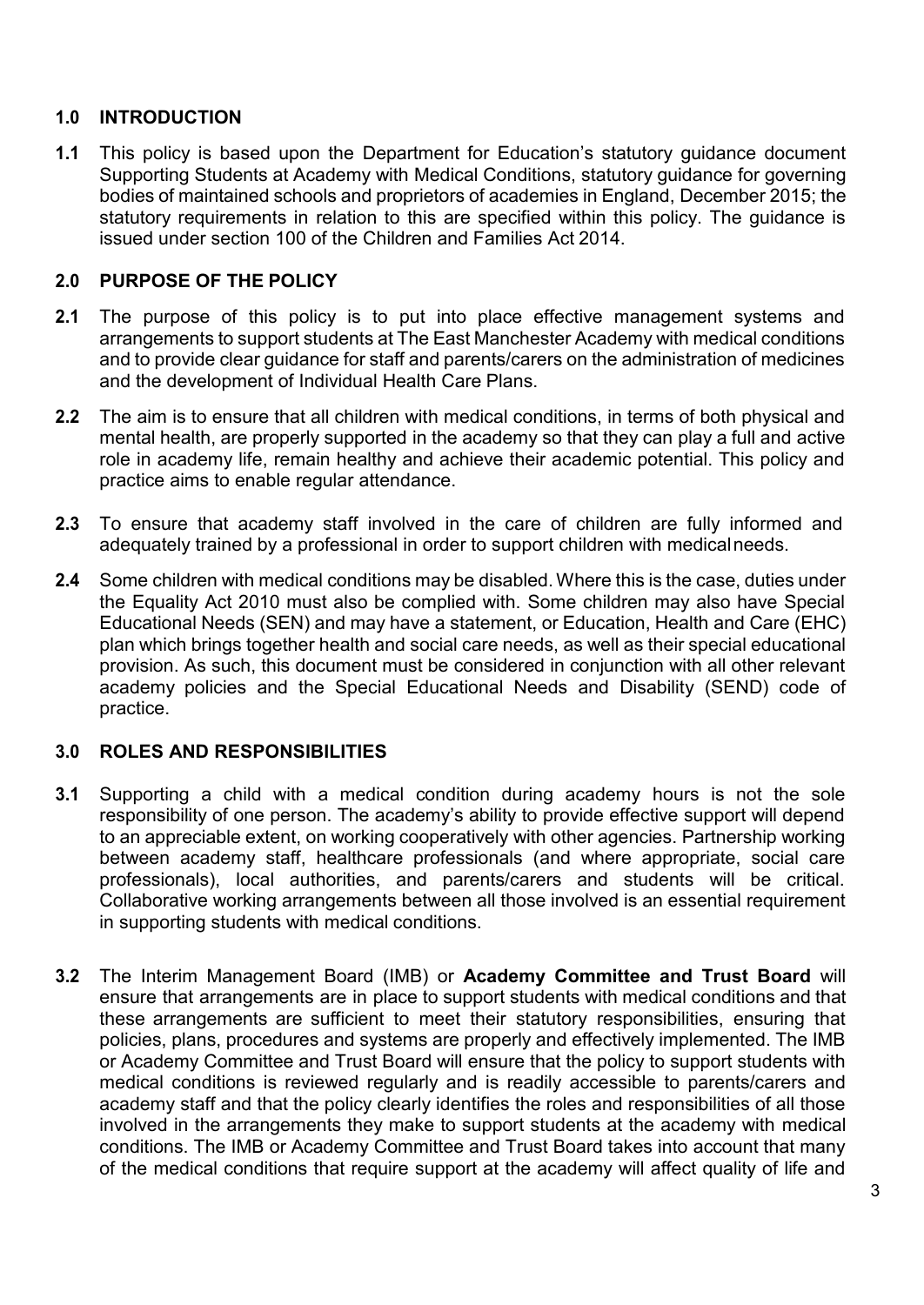may be life- threatening. Some will be more obvious than others. We will therefore ensure that the focus is on the needs of each individual child and how their medical condition impacts on their academy life. The IMB or Academy Committee and Trust Board will ensure that children with medical conditions can access and enjoy the same opportunities at the academy as any other child and will ensure that arrangements give parents/carers and students confidence in the academy's ability to provide effective support for medical conditions in the academy. The arrangements should show an understanding of how medical conditions impact on a child's ability to learn, as well as increase their confidence and promote self-care. They will ensure that staff are properly trained to provide the support that students need.

- **3.3** The **Academy Headteacher** has responsibility for the development and implementation of this policy and will delegate some of the operational duties to the Deputy Headteacher for Student Wellbeing. Assistance from and co-operation with healthcare professionals and other relevant persons will be utilised in order to access competent advice and support. This responsibility includes ensuring that all staff receive medical conditions training, are aware of the policy and understand their role in its implementation; that staff who need to know, are aware of a student's medical condition; and that sufficient trained numbers of staff are available to implement the policy and deliver against all Individual Health Care Plans. The Academy Headteacher will make sure that academy staff are appropriately insured and are aware that they are insured to support students. The Academy Headteacher has overall responsibility for the development of Individual Health Care Plans. The IMB or Academy Committee and Trust Board remain legally responsible and accountable for fulfilling the specified statutory duties.
- **3.4** The **Deputy Headteacher Student Wellbeing** is responsible for the creation, monitoring and review of Individual Health Care Plans. The operational duty of co-ordinating and writing the health care plans will usually be delegated within the Student Services Team, with the involvement of other health care professionals including the School Health Advisor as necessary.
- **3.5 Academy staff** are responsible for attending annual training on medical conditions and familiarising themselves with procedures detailing how to respond when they become aware that a student with medical conditions needs support. Academy staff should take steps to be aware of students whom they teach or support,who have medical conditions and where necessary, make reasonable adjustments to include students with medical conditions in lessons. Academy staff should be aware that any member of academy staff may be asked to provide support to students with medical conditions, including the administering of medicines, although they cannot be required to do so. Academy staff should receive sufficient and suitable training and achieve the necessary level of competency before they take on responsibility to support children with medical conditions. Any member of academy staff should know what to do and respond accordingly when they become aware that a student with a medical condition needs help. Although administering medicines is not part of teachers' professional duties, they should take into account the needs of students with medical conditions that they teach.
- **3.6** The **School Health Advisor** has access to school nursing services. The nursing services are responsible for notifying the academy when a student has been identified as requiring support in the academy due to a medical condition. The School Health Advisor may support academy staff with writing, implementing and reviewing a student's Individual Health Care Plan by providing advice and liaison, for example on training. The School Health Advisor can liaise with lead clinicians locally on appropriate support for the child and associated staff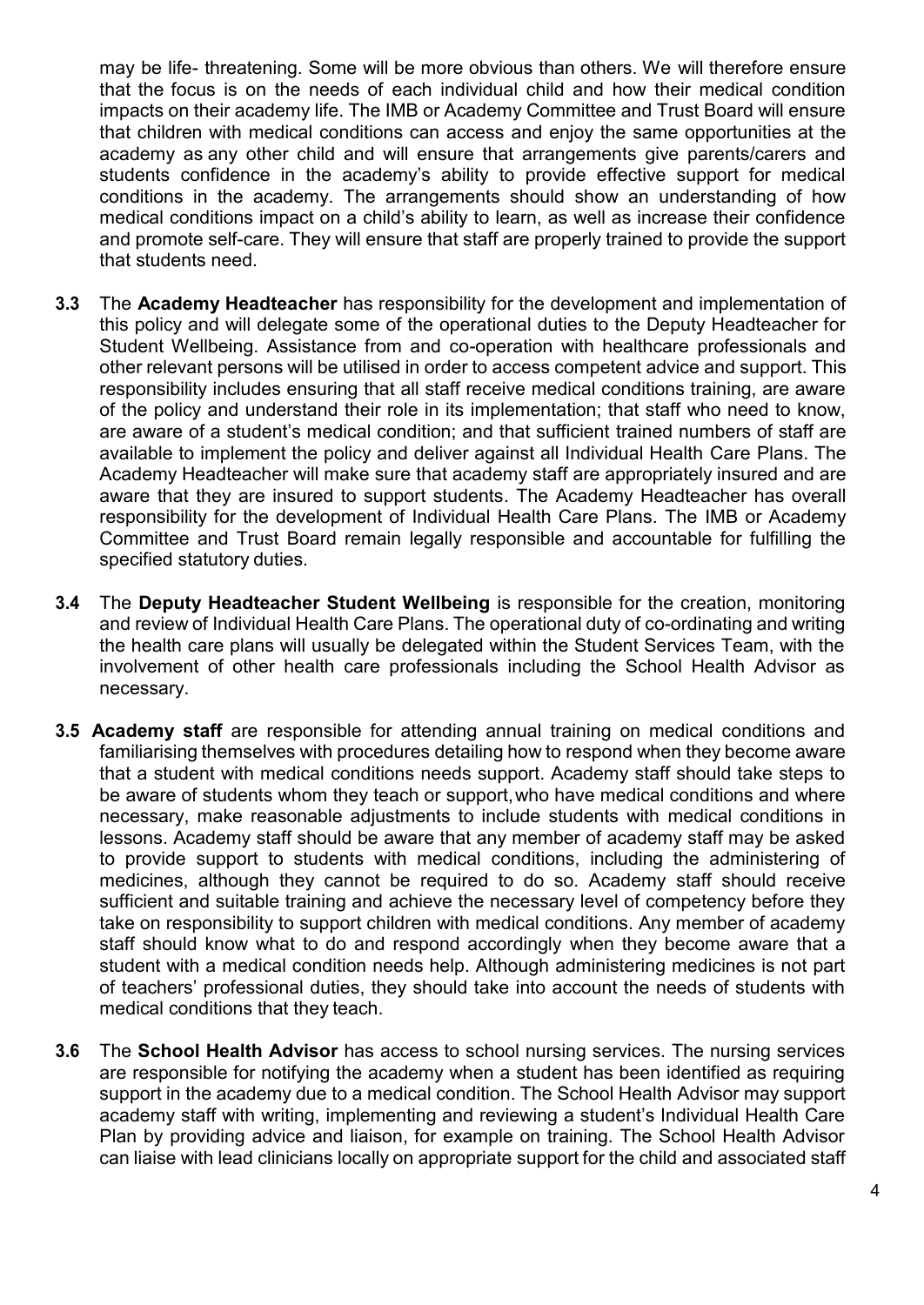training needs. The School Health Advisor has responsibility for ensuring that Emergency Asthma Kits are checked and are in suitable working order.

- **3.7 Other healthcare professionals**, including GPs and paediatricians, should notify the School Health Advisor when a child has been identified as having a medical condition that will require support at the academy. They may provide advice on developing Individual Health Care plans. Specialist local health teams may be able to provide support in schools for children with particular conditions (e.g. asthma, diabetes). At The East Manchester Academy, these services will be accessed either directly by designated academy staff or through the School Health Advisor.
- **3.8 Parents/carers** are responsible for notifying the academy when their child has been diagnosed with a medical condition, keeping the academy informed about any changes to the child's health or medical needs, providing the academy with any medication their child requires and keeping it up to date. Parents/carers are also responsible for contributing to the development and review of an Individual Health Care Plan for their child in collaboration with the academy, School Health Advisor and other health care professionals when necessary. Parents/carers should carry out any action they have agreed to as part of its implementation, e.g. provide medicines and equipment and ensure they or another nominated adult are contactable at all times.

#### **4.0 INDIVIDUAL HEALTH CARE PLANS**

- **4.1** Upon notification of information that a child has a medical condition requiring an Individual Health Care Plan, the process detailed in the flowchart in Appendix A will be followed. The aim of an Individual Health Care Plan for a child with a medical condition is to ensure that effective support is put in place and to provide clarity about what needs to be done, when and by whom. Students requiring intimate and personal care will also have an Individual Health Care Plan.
- **4.2** Individual Health Care Plans will be essential in cases where conditions fluctuate or where there is a high risk that emergency intervention will be needed. They will also be put in place for other individual children when it is considered that they will be helpful, especially where medical conditions are long-term and complex. The format of Individual Health Care Plans may vary to enable the academy to choose whichever is the most effective for the specific needs of each student. The East Manchester Academy's generic Individual Health Care Plan is included in Appendix B. The Trust's Intimate and Personal Care guidance document will be used in conjunction with this policy to develop Individual Health Care Plans for those students requiring intimate or personal care.
- **4.3** However, not all children will require an Individual Health Care Plan. The school, healthcare professional and parents/carers should agree, based on evidence, when an Individual Health Care Plan would be inappropriate or disproportionate. If consensus cannot be reached, the Academy Headteacher will take the final view.
- **4.4** Individual Health Care Plans should be drawn up in partnership between the designated academy staff, parents/carers, and a relevant healthcare professional, e.g. school, specialist or children's community nurse, who can best advise on the particular needs of the child. The child should also be involved in discussions about their medical support needs and contribute as much as possible to the development of, and comply with, their Individual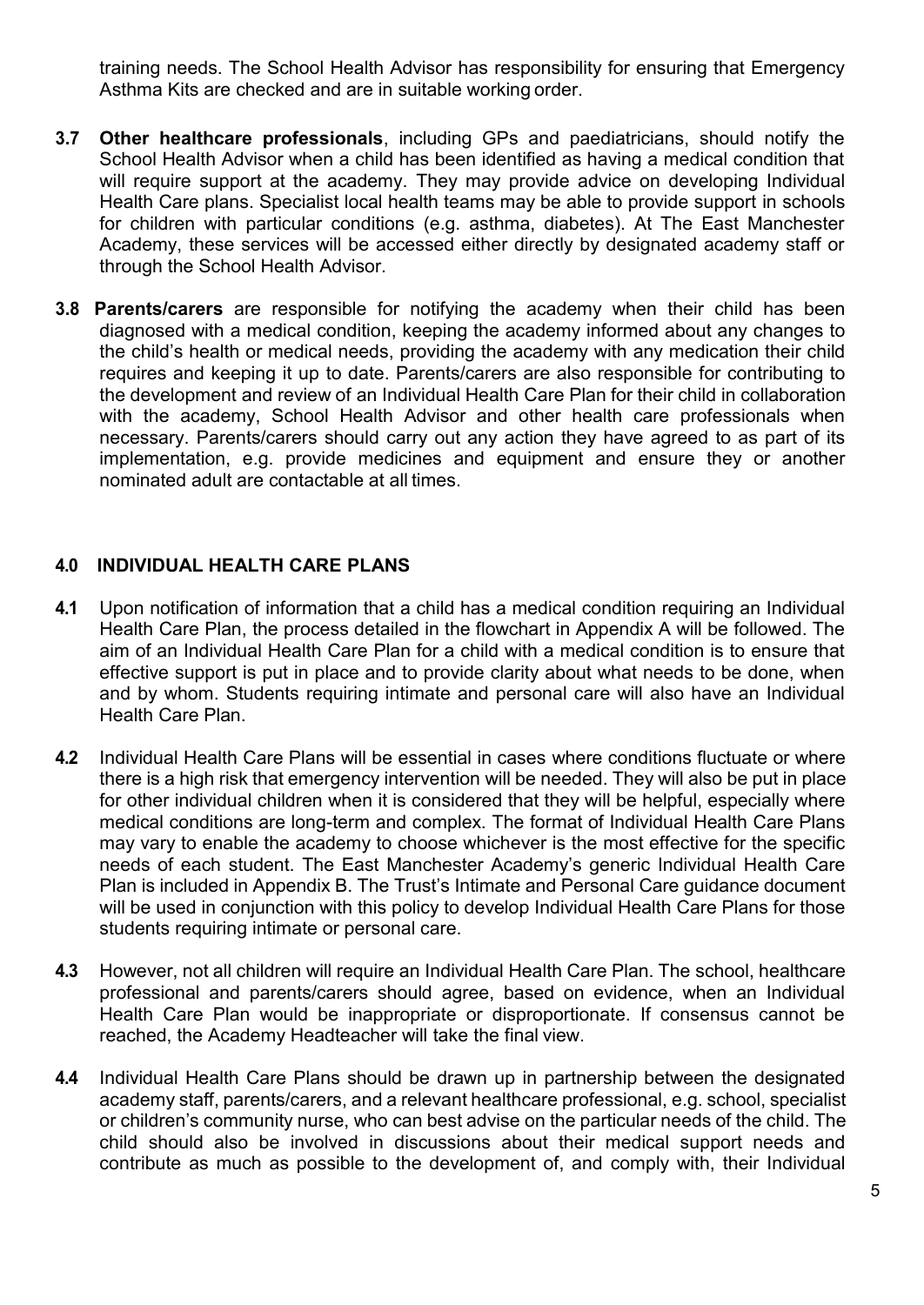Health Care Plan. The aim should be to capture the steps which a school should take to help the child manage their condition and overcome any potential barriers to getting the most from their education. A specimen letter inviting parents/carers to contribute to an Individual Health Care Plan is contained in Appendix C.

- **4.5** The level of detail within an Individual Health Care Plan will depend on the complexity of the child's condition and the degree of support needed. This is important because different children with the same health condition may require very different support. Where a child has a Special Educational Need but does not have a statement or EHC plan, their special educational needs should be mentioned in their Individual Health Care Plan. Where the child has a Special Educational Need identified in a statement or EHC plan, the Individual Health Care Plan should be linked to or become part of that statement or EHC plan.
- **4.6** Individual Health Care Plans should be reviewed at least annually and stored in the student's Pastoral File. A copy of the plan should also be stored on the academy's electronic information managementsystem.

#### **5.0 STAFF TRAINING AND SUPPORT**

- **5.1** Whole school awareness training will be carried out annually in relation to this policy and staff's roles in implementing this policy. The training will address the medical conditions affecting the academy's students, covering preventative and emergency measures and how staff can determine whether a student has a medical condition. This will also be covered during the induction of new staff. More specific training will be undertaken as required with the relevant staff for specific conditions.
- **5.2** All staff will be:
	- trained to recognise the symptoms of asthma attacks, epileptic and diabetic seizures and anaphylaxis, and ideally, how to distinguish them from other conditions with similar symptoms;
	- made aware of the Academy Policy for Supporting Students at Academy with Medical Conditions;
	- made aware of how to check if a child is on the asthma register;
	- made aware of how to access the inhaler and check that parental/carer consent has been given for its use;
	- made aware of who the designated members of staff (first aiders or others with appropriate training) are, and how to access their help.
- **5.3** The Deputy Headteacher Student Wellbeing in conjunction with the Student Services Team will lead on identifying and agreeing with the academy, the type and level of training required, and how this can be obtained. The training will be sufficient to ensure that staff are competent and have confidence in their ability to support students with medical conditions, and to fulfil the requirements as set out in Individual Health Care Plans.

#### **6.0 MEDICINES**

**6.1** Medicines should only be administered at the academy when it would be detrimental to a child's health or school attendance not to do so. Where clinically possible, medicines should be prescribed in dose frequencies which enable them to be taken outside academy hours.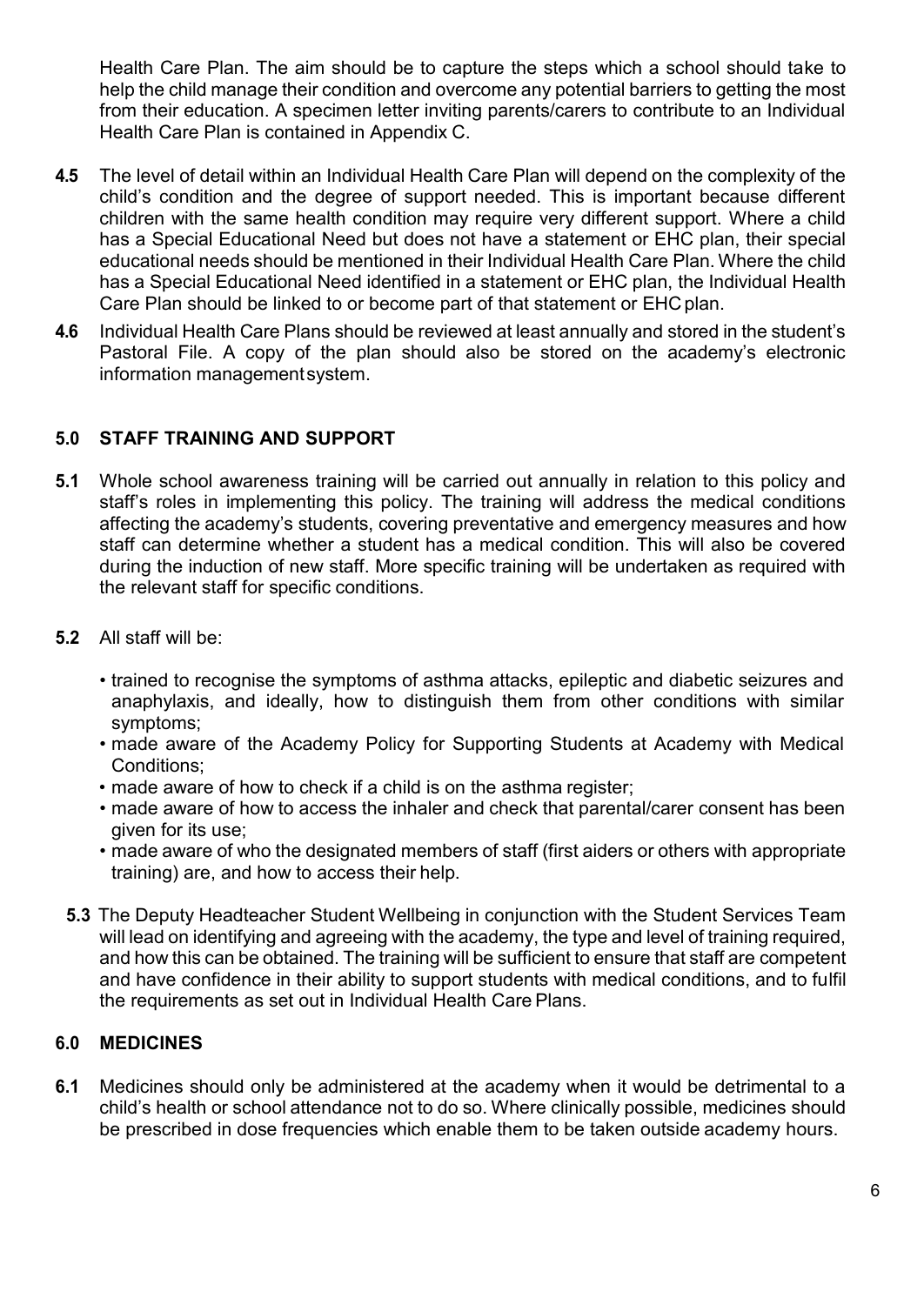- **6.2** The IMB or Academy Committee will ensure that written records are kept of all medicines administered to children. Records offer protection to staff and children and provide evidence that agreed procedures have been followed. The following forms will be used for this purpose:-
	- Form A (Appendix D) Parental/Carer agreement for academy/setting to administer medicine
	- Form B (Appendix E) Request for child to carry their own medicine at The East Manchester Academy
	- Form C (Appendix F) Record of regular medicine administered to an individual child or self-administered by an individual
	- Form D (Appendix G) Record of medicine administered (as required) to any children not daily medicines

Parents/Carers should be informed if their child has been unwell at the academy.

- **6.3** Children who are competent will be encouraged to take responsibility for managing their own medicines and procedures. This should be reflected within Individual Health Care Plans. Wherever possible, children should be allowed to carry their own medicines and relevant devices in which case **Form B** - **Students carrying own medicine** must be completed by parents/carers, giving consent for students to carry their own medicine. Alternatively, children should be able to access their medicines for self-medication quickly and easily. Children who can take their medicines themselves or manage procedures may require an appropriate level of supervision. Their medication will be stored in First Aid on the First Floor. If it is not appropriate for a child to self-manage, then relevant staff should help to administer medicines and manage procedures for them. In these cases **Form A** - **Consent for the academy/setting to administer medicines** must have been completed by parents/carers. This will happen in Student Services. The Student Services Hub on the First Floor will always be accessible to students in order to access their medication.
- **6.4** If a child refuses to take medicine or carry out a necessary procedure, staff should not force them to do so, but follow the procedure agreed in the Individual Health Care Plan. Parents/carers should be informed so that alternative options can be considered.
- **6.5** No child under 16 should be given prescription or non-prescription medicines without their parent/carer's written consent - except in exceptional circumstances where the medicine has been prescribed to the child without the knowledge of the parents/carers. In such cases, every effort should be made to encourage the child or young person to involve their parents/carers while respecting their right to confidentiality.
- **6.6** A child under 16 should never be given medicine containing aspirin unless prescribed by a doctor. Medication, e.g. for pain relief, should never be administered without first checking maximum dosages and when the previous dose was taken. Parents/carers should be informed.
- **6.7** The academy will only accept prescribed medicines that are in-date, labelled, provided in the original container as dispensed by a pharmacist and include instructions for administration, dosage and storage. The exception to this is insulin which must still be in date, but will generally be available inside an insulin pen or a pump, rather than in its original container.
- **6.8** All medicines should be stored safely. Children should know where their medicines are at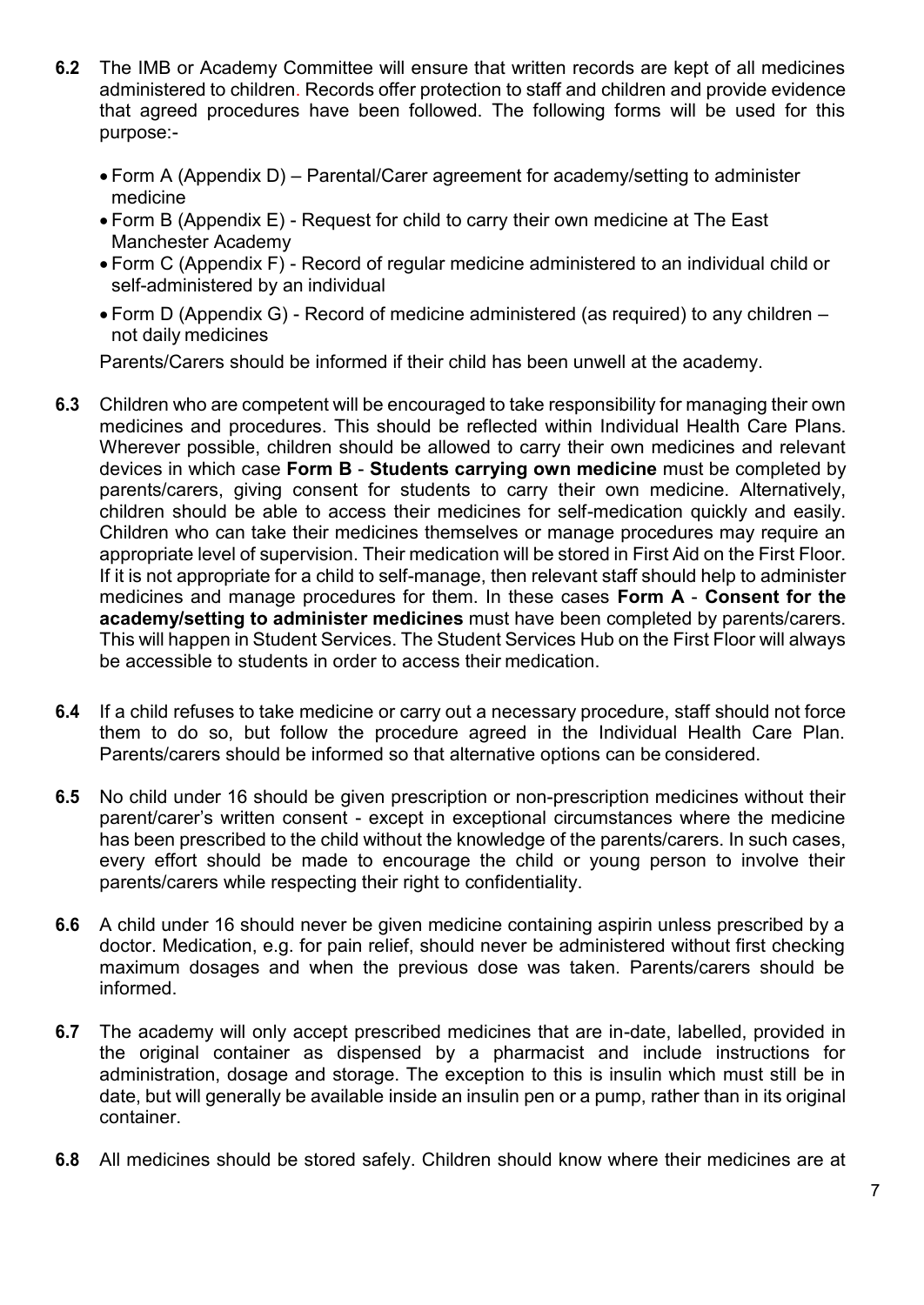all times and be able to access them immediately. These medicines will be kept in the First Aid room on the First Floor. The Student Services Hub on the First Floor will always be accessible to students in order to access their medication. Medicines and devices such as asthma inhalers, blood glucose testing meters and adrenaline pens should be always readily available to children and not locked away. This must be considered by staff planning activities outside and when away from the academy premises e.g. on school visits.

**6.9** A child who has been prescribed a controlled drug may legally have it in their possession if they are competent to do so, but passing it to another child for use is an offence. Here, **Form B** - **Students carrying own medicine** must have been completed by parents/carers**.**  Monitoring arrangements may be necessary. The academy will otherwise keep controlled drugs that have been prescribed for a student securely stored in a nonportable container and only named staff should have access. In this case **Form A** – **Consent for the academy/setting to administer medicines** must have been completed by parents/carers

Controlled drugs should be easily accessible in an emergency. A record will be kept of any doses used and the amount of the controlled drug held in the academy. In these emergency situations **Form D - Record of medicine administered (as required) to any children**  should be completed.

- **6.10** Academy staff may administer a controlled drug to the child for whom it has been prescribed. Staff administering medicines should do so in accordance with the prescriber's instructions. The academy will keep a record of all medicines administered to individual children, stating what, how and how much was administered, when and by whom. Any side effects of the medication to be administered at the academy should be noted. **Form D - Record of medicine administered (as required) to any children** should be completed.
- **6.11** When no longer required, medicines should be returned to the parent/carer to arrange for safe disposal. Where this is not practical, medicines will be taken to a registered Pharmacy for safe and suitable disposal. Sharps boxes should always be used for the disposal of needles and other sharps.

#### **7.0 ASTHMA**

- **7.1** Children should have their own asthma inhaler at the academy to treat chronic symptoms and for use in the event of an acute asthma attack. If they are able to manage their asthma themselves they should keep their inhaler on them, and if not, it should be easily accessible to them. Parents / Carers will be asked to provide a spare inhaler for the academy to hold as spare medication for the child.
- **7.2 Emergency Salbutamol inhalers**  From 1st October 2014 the Human Medicines (Amendment) (No. 2) Regulations 2014 allows schools to keep a Salbutamol inhaler for use in emergencies. For example, when a student's inhaler is unavailable, broken or empty or has expired. Schools are not required to hold an inhaler, this is a discretionary power. At The East Manchester Academy we will hold emergency salbutamol inhalers.
- 7.2.1 **Use of emergency Salbutamol inhalers** should only be undertaken by children:
	- who have been diagnosed with asthma, and prescribed an inhaler;
	- who have been prescribed an inhaler as reliever medication;
	- for whom written or verbal parental/carer consent for use of the emergency inhaler has been given as far as possible. This will be appended to the child's Individual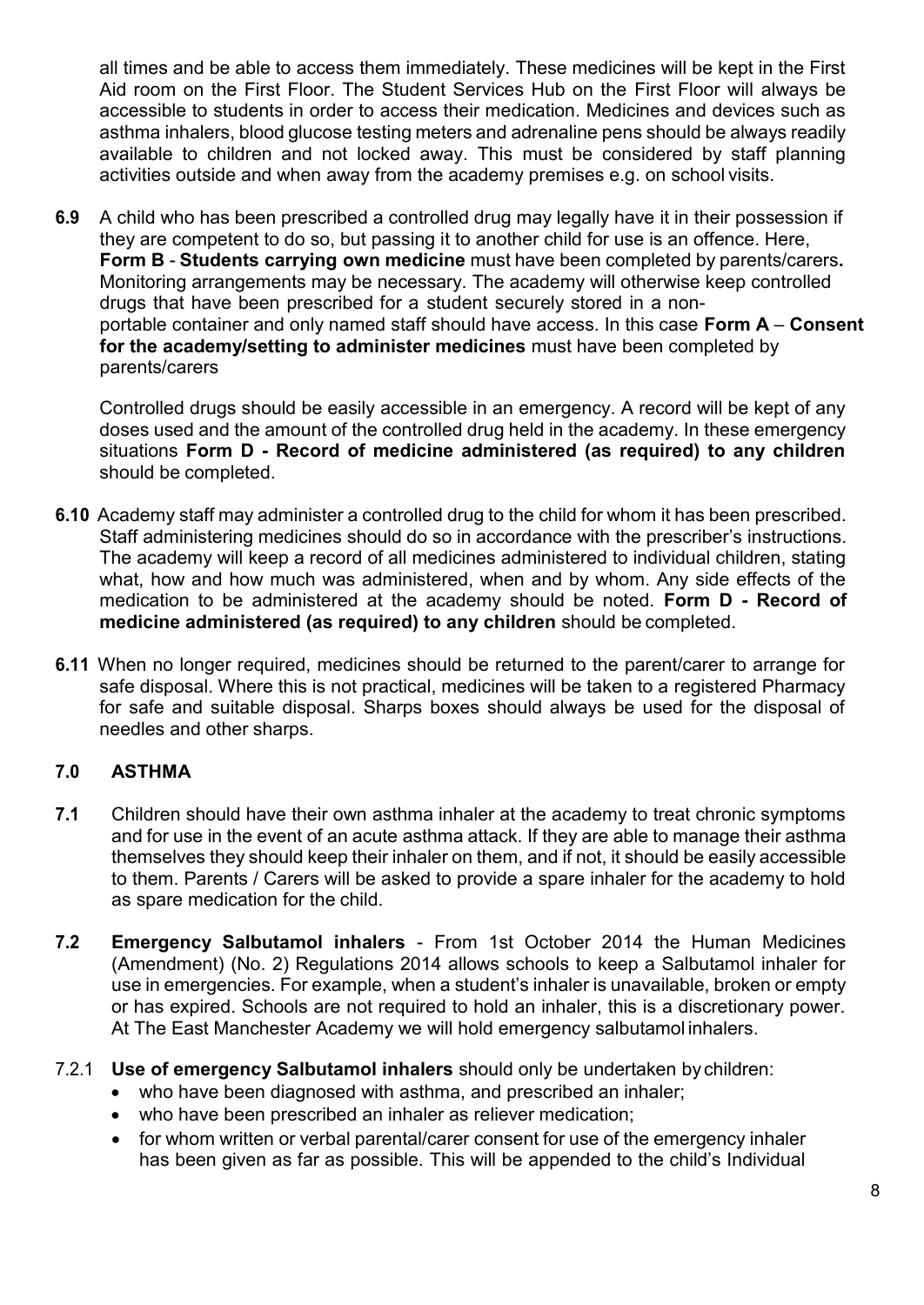Health Care Plan.

- 7.2.2 **Location of emergency Salbutamol inhalers -** An emergency salbutamol inhaler will be located in an area to which students should not have unsupervised access. The emergency inhalers must be readily accessible for staff. They will be located in:
	- The School Health Advisor's Office
	- Student Services Hub
	- First Aid

Inhalers will be available for Education Visit Group Leaders to take on off-site visits

#### 7.2.3 **Contents of Emergency inhaler kits -** An emergency asthma inhaler kit shouldinclude:

- a Salbutamol metered dose inhaler:
- at least two plastic spacers or plastic holding chambers, compatible with the inhaler;
- instructions on using the inhaler and spacer/plastic chamber;
- instructions on cleaning and storing the inhaler;
- manufacturer's information;
- a list of children permitted to use the emergency inhaler as detailed in their Individual Health Care Plans;
- a note of the arrangements for replacing the inhaler and spacers;
- a record of administration (i.e. when the inhaler has been used);
- a checklist of inhalers, identified by their batch number and expiry date, with monthly checks recorded.

#### **7.2.4 Checking and maintenance of emergency Salbutamol inhalers**

The Student Services Team has responsibility for ensuring that the Emergency Asthma Kits are checked and are in suitable working order. A record will be kept of inhalers including identifying details such as the batch number and expiry date, and a note of the arrangements for replacing the inhaler and spacers. Checks will be carried out monthly to ensure that:

- the inhaler and spacers are present and in working order, and the inhaler has sufficient number of doses available;
- replacement spacers are available following use;
- the mouthpiece of the inhaler has been cleaned, dried and returned to storage following use, or that replacements are available if it has to be disposedof.

#### **7.2.5 Emergency Salbutamol Inhaler Use Protocol**

- Check that the child is on the list of students who have parental/carer consent for the use of the emergency Salbutamol inhaler. Appendix I contains detailed information about symptoms and the emergency procedures to follow.
- To avoid possible risk of cross-infection, the plastic spacer should not be reused. It can be given to the child to take home for future personaluse.
- The inhaler itself however can usually be reused, provided it is cleaned after use. The inhaler canister should be removed, and the plastic inhaler housing and cap should be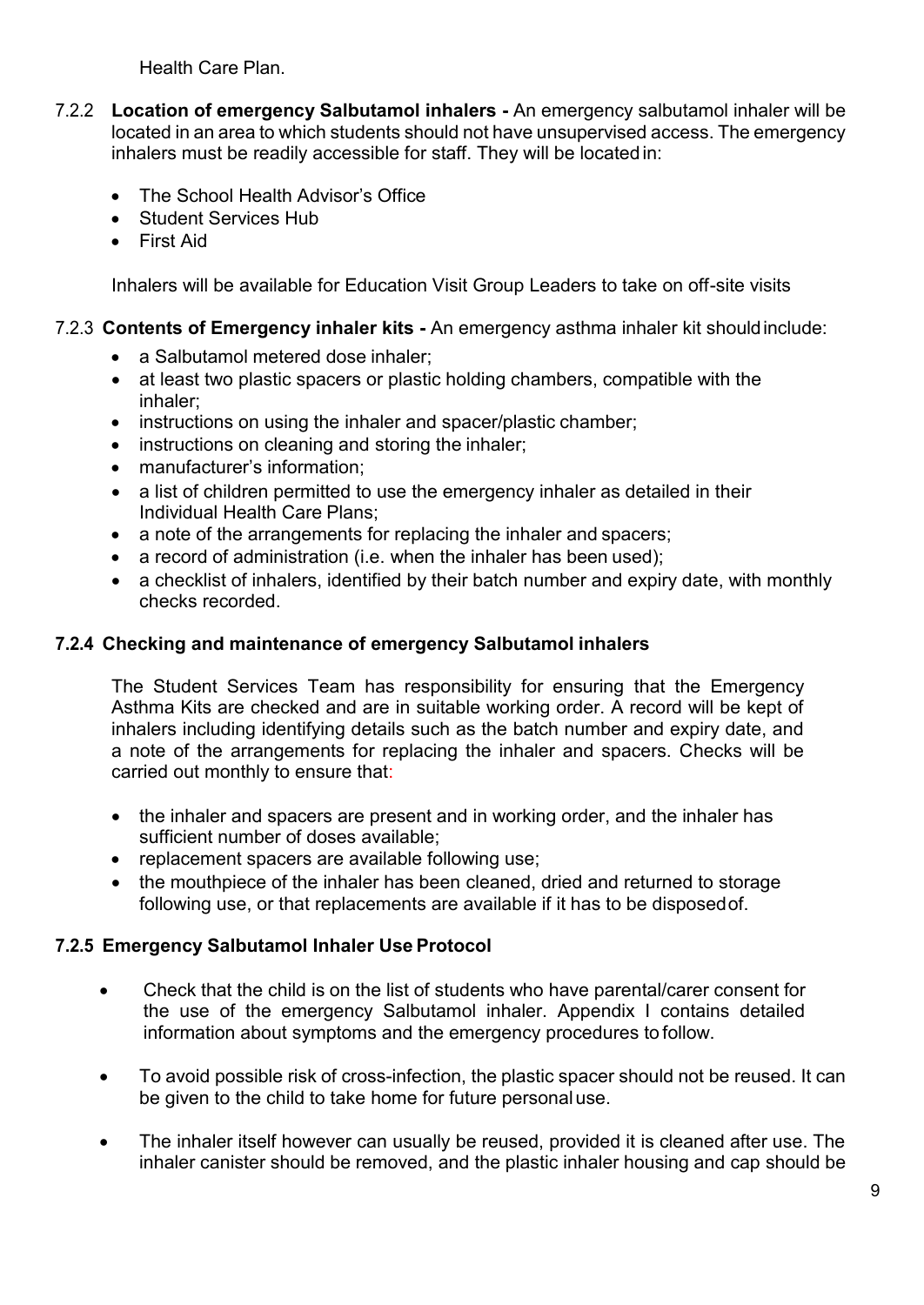washed in warm running water, and left to dry in air in a clean, safe place. The canister should be returned to the housing when it is dry, and the cap replaced, and the inhaler returned to the designated storage place.

• However, if there is any risk of contamination with blood (for example if the inhaler has been used without a spacer), it should also not be re-used but disposedof.

#### **7.2.6 Record keeping**

- 7.2.6.1 The academy will hold a register of students in the academy that have been diagnosed with asthma or prescribed a reliever inhaler. The list will specify those students for whom parental/carer consent for the use of emergency Salbutamol inhaler has been received. A copy of this register will be kept with the emergency inhalers. The School Health Advisor will be responsible for maintaining this register.
- 7.2.6.2 Any use of the emergency inhaler will be recorded. This should include where and when the attack took place (e.g. PE lesson, playground, classroom), how much medication was given, and by whom on **Form D - Record of medicine administered (as required) to any children**. The child's parents/carers must be informed in writing so that this information can also be passed onto the child's GP. A specimen letter is attached to this policy (Appendix J). The reasons why the child did not have their own inhaler available for use will be sought and if appropriate, this will be followed up through the academy's Student Services Team and Safeguarding.

#### **7.3 Staff training - Asthma**

- 7.3.1 **Whole school** awareness training will be carried out annually. All staff will be:
	- trained to recognise the symptoms of an asthma attack, and ideally, howto distinguish them from other conditions with similar symptoms;
	- aware of how to check if a child is on the asthma register;
	- aware of how to access the inhaler and check that parental/carer consent has been given for its use;
	- aware of who the designated members of staff are, and the policy on how to access their help.
- 7.3.2 **Designated staff** will be trained in administering the emergency Salbutamol inhaler and this will be recorded on **FORM E Record of Staff training record – administration of medicine.** Designated members of staff should be trained in:
	- recognising asthma attacks (and distinguishing them from other conditions with similar symptoms)
	- responding appropriately to a request for help from another member of staff;
	- recognising when emergency action is necessary;
	- administering Salbutamol inhalers through a spacer;
	- making appropriate records of asthma attacks.

*The term 'designated member of staff' refers to any member of staff who has responsibility for helping to administer an emergency inhaler, e.g. they have volunteered to help a child use the emergency inhaler, and been trained to do this, and are identified in the academy as someone to whom all members of staff may have recourse in an emergency.*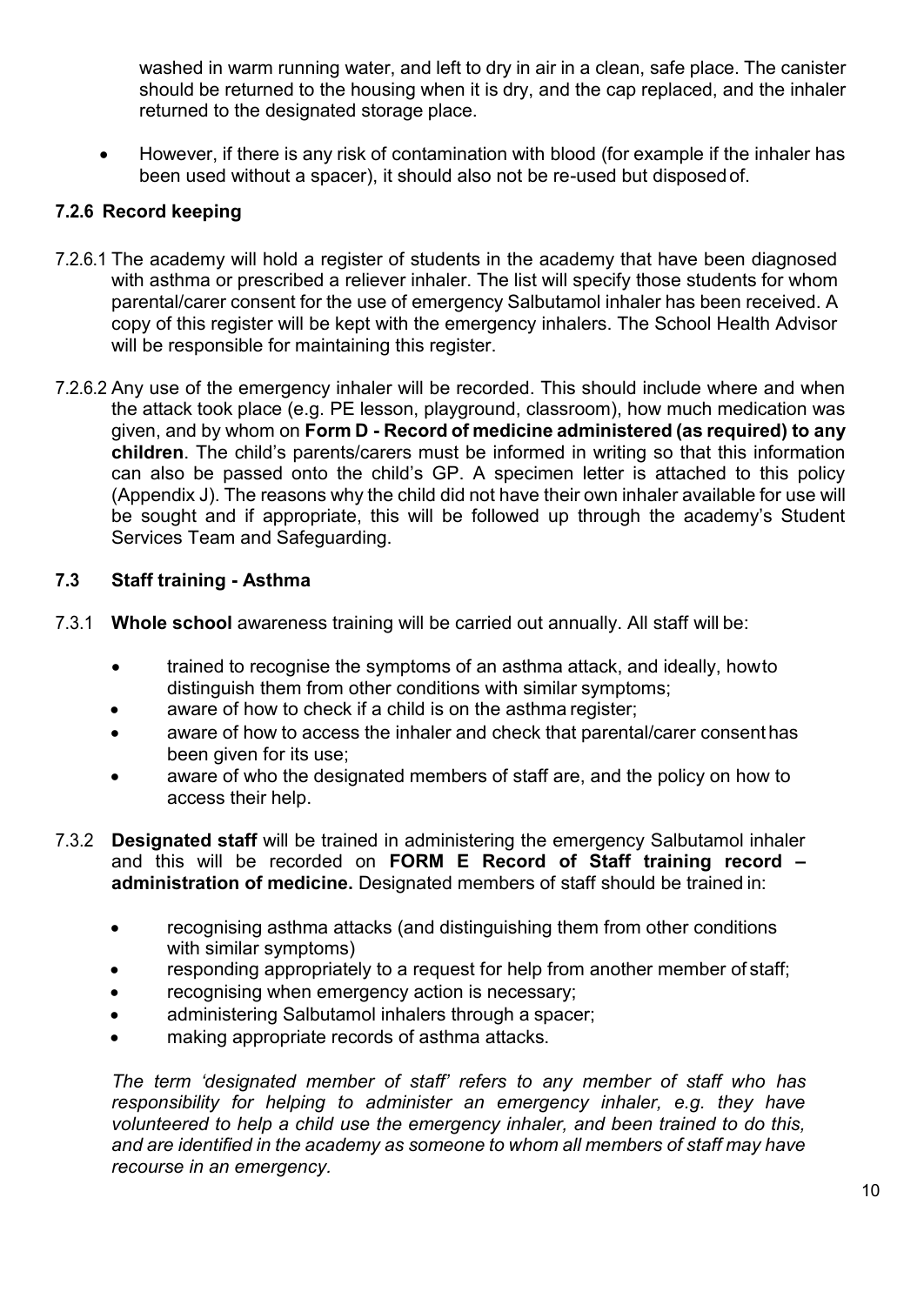#### **8.0 EMERGENCY PROCEDURES**

- **8.1** As part of general risk management processes, the academy has arrangements in place for dealing with emergencies. Where a child has an Individual Health Care Plan, this will clearly define what constitutes an emergency and explain what to do, including ensuring that all relevant staff are aware of emergency symptoms and procedures. Other students in the academy should know what to do in general terms, such as informing a teacher immediately if they think help isneeded.
- **8.2** If a child needs to be taken to hospital, staff will stay with the child until the parent/carer arrives, or accompany a child taken to hospital by ambulance. Generally, staff should not take students to hospital in their own car.
- **8.3** Asthma attacks It is essential for people who work with children and young people with asthma to know how to recognise the signs of an asthma attack and what to do if they have an attack. Appendix I contains detailed information about symptoms and the emergency procedures to follow. Parents/carers must always be told if their child has had an asthma attack.
- **8.4** Automatic Emergency Defibrillators (AEDs) at The East Manchester Academy are located in Reception. These are designed to be used by people who have not received specific training in the use of these devices. It is not necessary to have received training in order to use these emergency devices. They provide step by step audible and visual instructions to the user. They are automatic devices which check the casualty's cardiac output and detect if there is a shockable rhythm present. They have a safety function built in which prevents them from delivering a shock to a casualty if it would be harmful to do so. The AEDs deliver the shock automatically and provide instructions to stand clear of the casualty when the shock is to be delivered. There is no element of human judgement involved in deciding whether or not to deliver a shock. In order to use the AEDs, the requirement is to listen to, to understand and to follow the instructions given by the AED. An AED awareness session is provided annually for staff who volunteer to attend. The Facilities Manager has responsibility for the upkeep of these devices. The batteries in the AEDs will be replaced in accordance with the manufacturer's recommendations and the dates of the battery changes will be recorded. The AED has an indicator light which confirms that it is functioning.

#### **9.0 ARRANGEMENTS AND RISK ASSESSMENTS FOR INDIVIDUAL STUDENTS WITH MEDICAL CONDITIONS (INCLUDING SCHOOL VISITS, RESIDENTIAL, SPORTING ACTIVITIES AND EXTRA CURRICULAR ACTIVITIES)**

- **9.1** Academy staff should be aware of how a child's medical condition will impact on their participation, but there should be enough flexibility for all children to participate according to their own abilities and with any reasonable adjustments. The academy will make arrangements for the inclusion of students in such activities with any adjustments as required, unless evidence from a clinician such as a GP states that this is notpossible.
- **9.2** The academy should consider what reasonable adjustments might be made to enable children with medical needs to participate fully and safely on visits. It is best practice to carry out a risk assessment so that planning arrangements take account of any steps needed to ensure that students with medical conditions are included. This may require consultation with parents/carers and students and advice from the relevant healthcare professional to ensure that students can participate safely. Please also see The East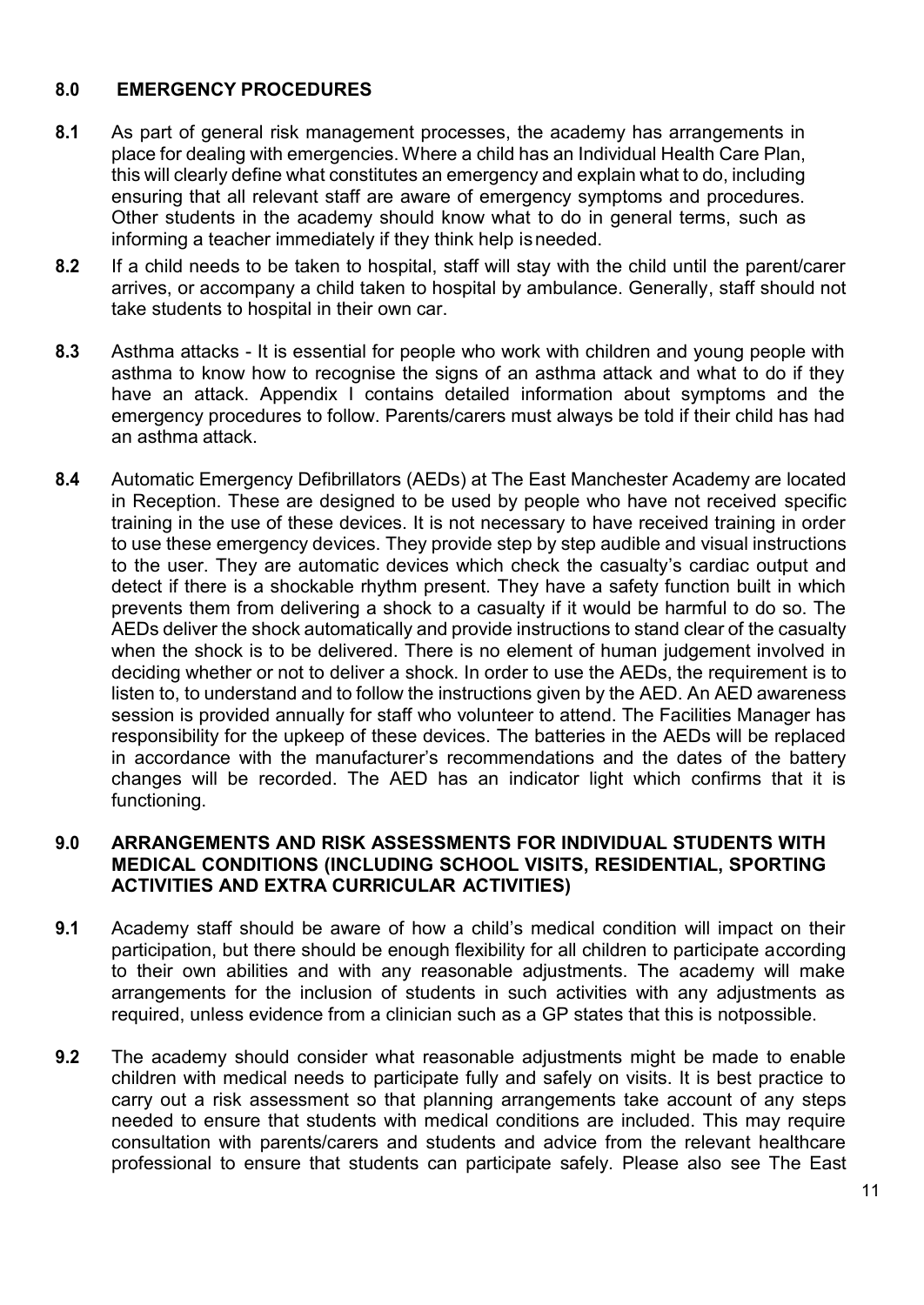Manchester Academy's Education Visits Policy and Guidance.

- **9.3** Risk assessments for school visits will be carried out by the group leader for the specific visit. Where required, the Education Visits Coordinator will assist and advise.
- **9.4** Risk assessments for other school activities outside of the normal timetable will be carried out by the member of staff with responsibility for the activity. Where required, the Health and Safety Coordinator will assist and advise.
- **9.5** Risk assessments for curriculum-based activities will be carried out by the class teacher, in accordance with Faculty risk assessment procedures. Where required, the Head of Faculty will assist and advise.

#### **10.0 COMMUNICATION**

- **10.1** The Special Educational Needs Co-ordinator and school health advisor will act as a central point of reference for communicating information relating to individual student's medical conditions to all staff who will have regular and foreseeable responsibility for an individual student. These contacts will include (but may not be limited to) the following staff: School Health Advisor, Form tutor, Head of House, Pupil Support Leaders, subject staff, Assistant Headteacher Student Wellbeing, Heads of Faculty, Deputy Headteacher Student Wellbeing, staff with specific responsibility for first aid provision, Attendance Officers and named staff on an individual student's Individual Health Care Plan.
- **10.2** Supply teachers will be briefed by the Cover Manager.
- **10.3** The Travel Co-ordination Unit is responsible for the facilitation of appropriate Home to School travel solutions for children and young people of Manchester with Special Educational or complex medical needs. The academy's Special Education Needs Coordinator will liaise with this unit when it is helpful for them to be aware of information contained within a student's Individual Health Care Plan, especially in respect of emergency situations. This information may be helpful for the unit in developing transport healthcare plans for students with life threatening conditions.

#### **11.0 ADMISSIONS AND ATTENDANCE**

**11.1** Children with medical conditions are entitled to a full education and have the same rights of admission to school as other children unless it would not be in their best interests because of their health needs. However, in line with the academy's safeguarding duties and government guidance, a student's health should not put at unnecessary risk from, for example, infectious diseases; therefore a child should not be in the academy at times where it would be detrimental to the health of that child or to the health of others.

#### **12.0 UNACCEPTABLE PRACTICE**

- **12.1** Although academy staff should use their discretion and judge each case on its merits with reference to the child's Individual Health Care Plan, it is not generally acceptable practice to:
	- prevent children from easily accessing their inhalers and medication and administering their medication when and where necessary;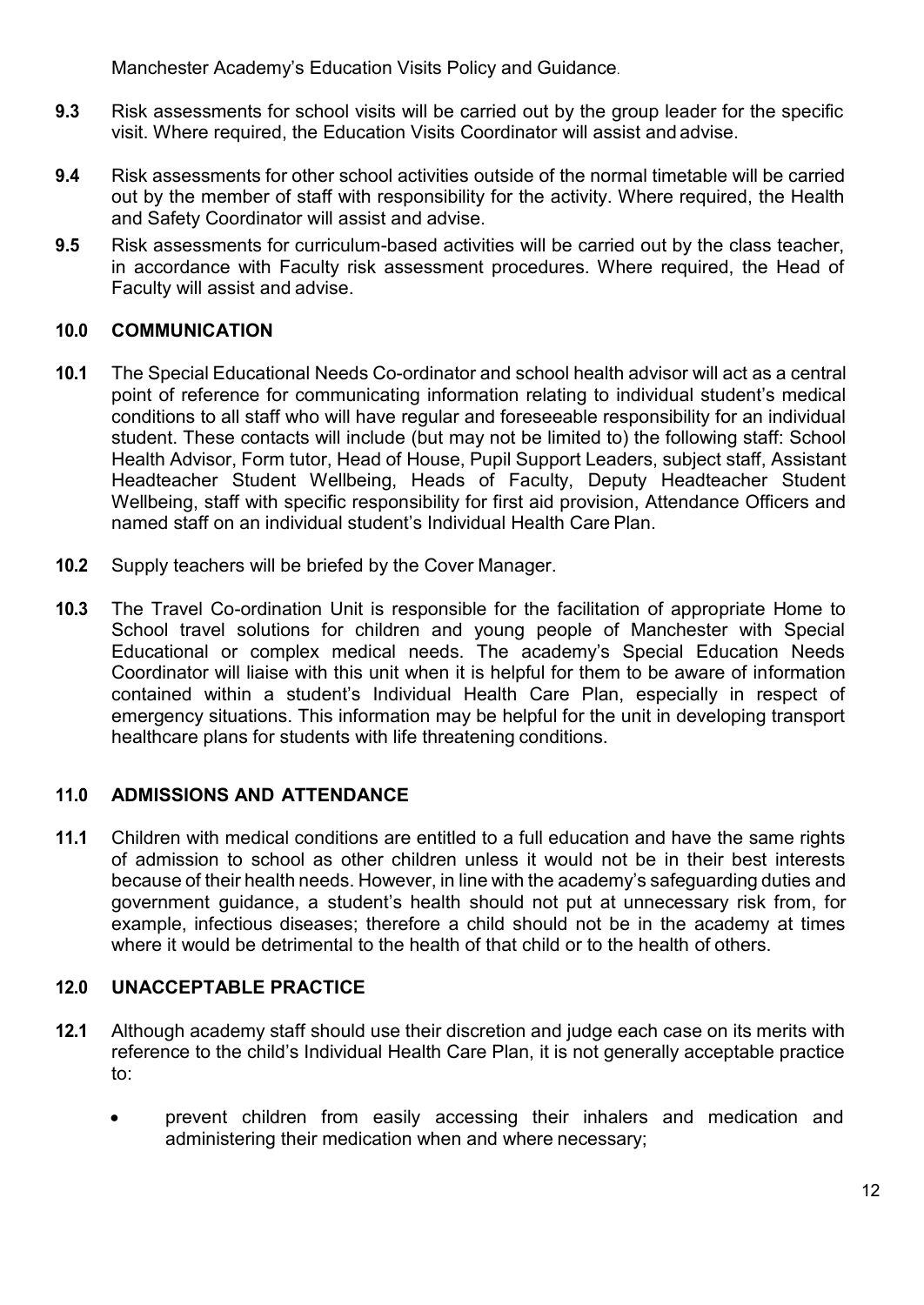- assume that every child with the same condition requires the same treatment;
- ignore the views of the child or their parents/carers, or ignore medical evidence or opinion, (although this may be challenged);
- send children with medical conditions home frequently or prevent them from staying for normal academy activities, including lunch, unless this is specified in their Individual Health Care Plan;
- if the child becomes ill, send them to the Pastoral office or medical room unaccompanied or with someone unsuitable;
- penalise children for their attendance record if their absences are related to their medical condition e.g. hospital appointments;
- prevent students from drinking, eating or taking toilet or other breaks whenever they need to in order to manage their medical condition effectively;
- require parents/carers, or otherwise make them feel obliged, to attend the academy to administer medication or provide medical support to their child, including with toileting issues. No parent/carer should have to give up working because the academy is failing to support their child's medical needs; or
- prevent children from participating, or create unnecessary barriers to children participating in any aspect of academy life, including school trips, e.g. by requiring parents/carers to accompany the child.

#### **13.0 Liability and indemnity**

**13.1** The IMB or Academy Committee and Trust Board should ensure that the appropriate level of insurance is in place and appropriately reflects the level of risk. It is important that the academy policy sets out the details of the academy's insurance arrangements which cover staff providing support to students with medical conditions. Insurance policies should be accessible to staff providing such support.

Insurance policies should provide liability cover relating to the administration of medication, but individual cover may need to be arranged for any health care procedures. The level and ambit of cover required must be ascertained directly from the relevant insurers. Any requirements of the insurance such as the need for staff to be trained should be made clear and complied with.

In the event of a claim alleging negligence by a member of staff, civil actions are likely to be brought against the employer.

#### **14.0 Complaints**

**14.1** Should parents/carers or students be dissatisfied with the support provided, they should discuss their concerns directly with the academy. If for whatever reason this does not resolve the issue, they may make a formal complaint via the academy's complaints procedure. Making a formal complaint to the Department for Education should only occur if it comes within scope of section 496/497 of the Education Act 1996 and after other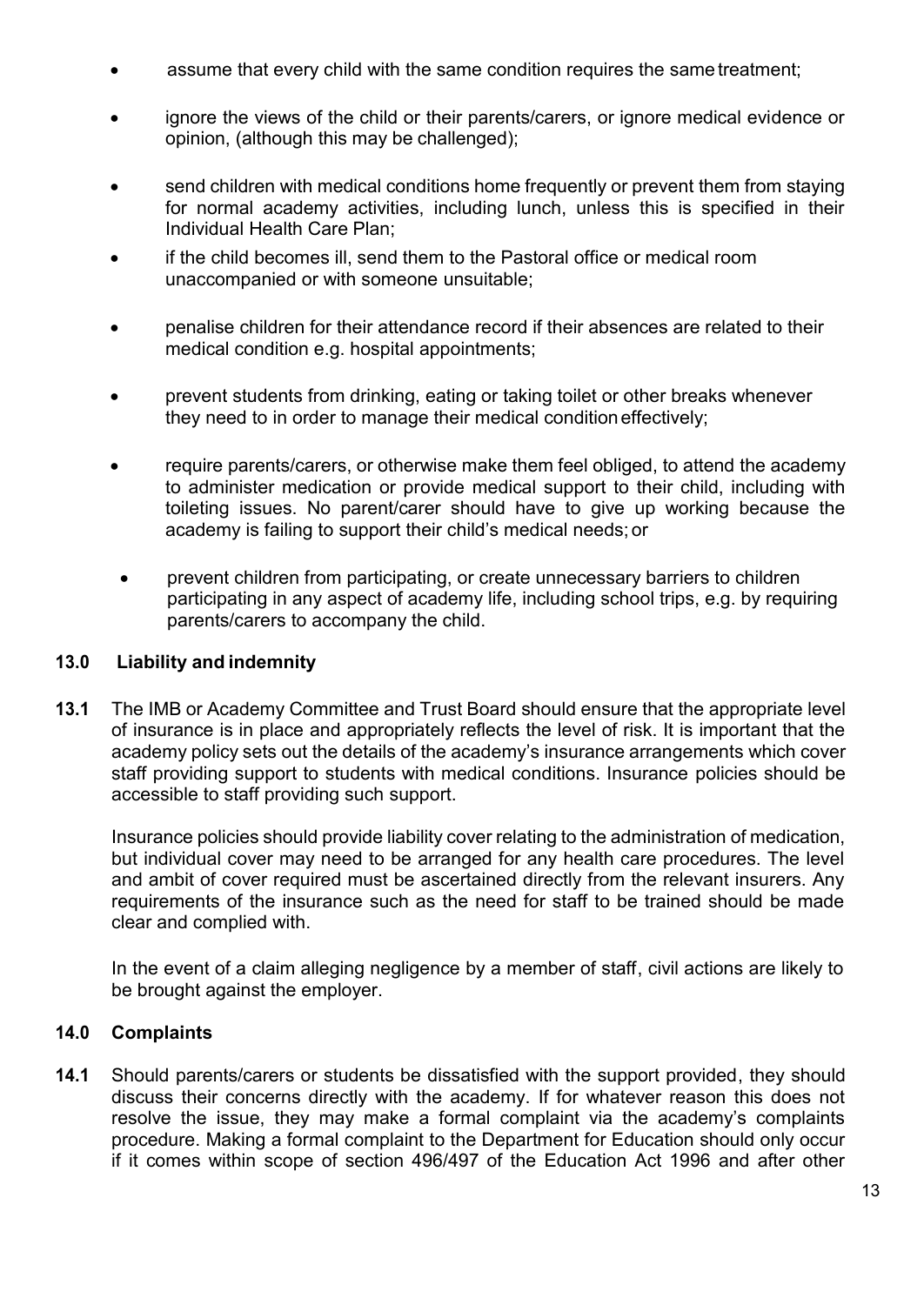attempts at resolution have been exhausted.

**14.2** As The East Manchester Academy is an academy, it will be relevant to consider whether the academy has breached the terms of its Funding Agreement 9, or failed to comply with any other legal obligation placed on it. Ultimately, parents/carers (and students) will be able to take independent legal advice and bring formal proceedings if they consider they have legitimate grounds to do so.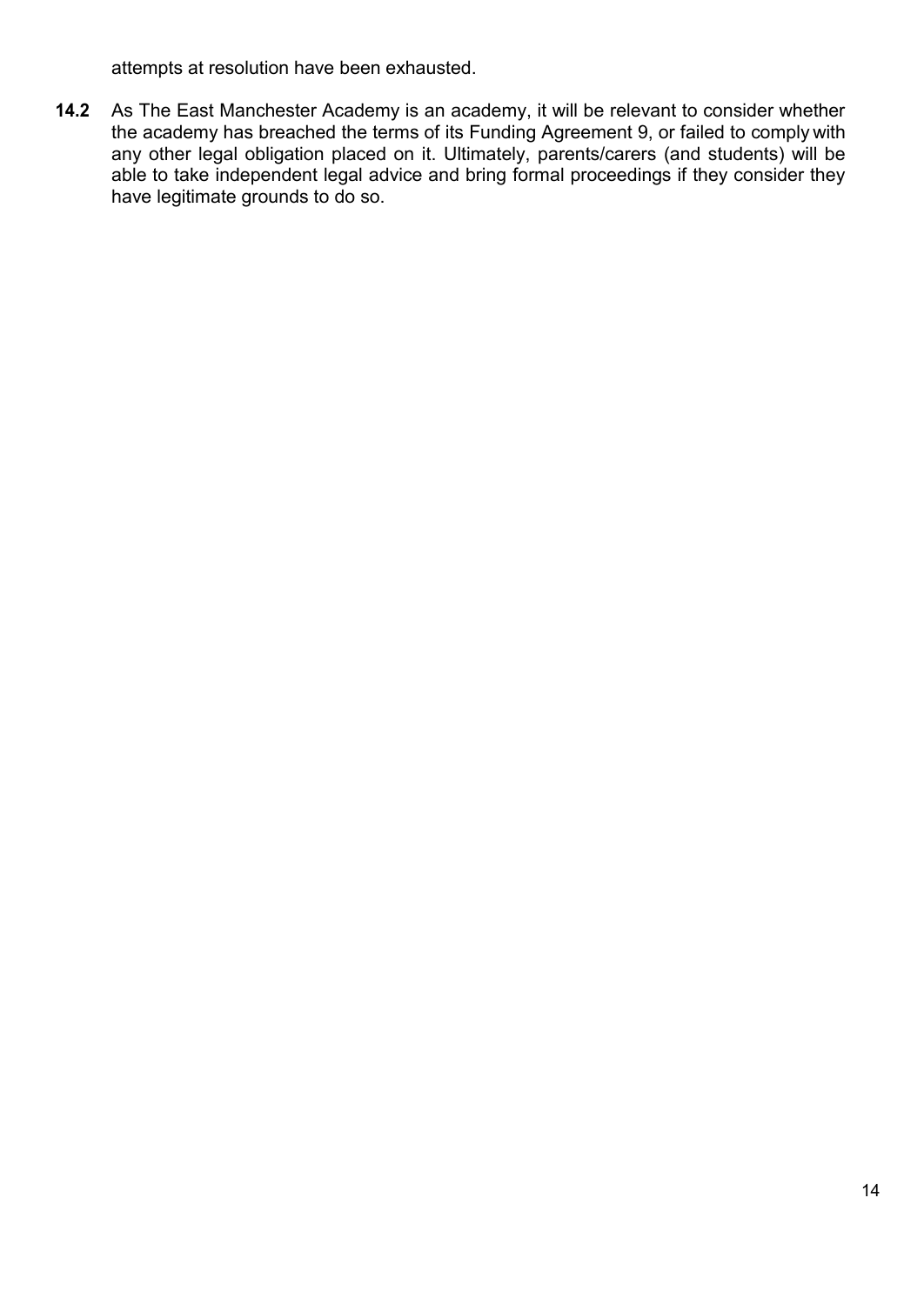#### **List of appendices and related materials**

Appendix A – Flowchart – Process for developing Individual Health Care Plan

Appendix B – Individual Health Care Plan

Appendix C – Template of letter inviting parent/carer to contribute to an Individual Health Care Plan

Appendix D – FORM A - Parental/carer agreement for academy/setting to administer medicine

Appendix E - FORM B - Request for child to carry their own medicine at The East Manchester Academy

Appendix F - FORM C - Record of regular medicine administered to an individual child or selfadministered by an individual child (regular use)

Appendix G – FORM D - Record of medicine administered (as required) to any children – not daily medicines

Appendix H - FORM E - Record of staff training record – administration of medicines

Appendix I - What to do in the event of an asthmaattack

Appendix J - Specimen letter to inform parents/carers of emergency salbutamol inhaler use

Appendix K – Consent form for use of emergency salbutamol inhaler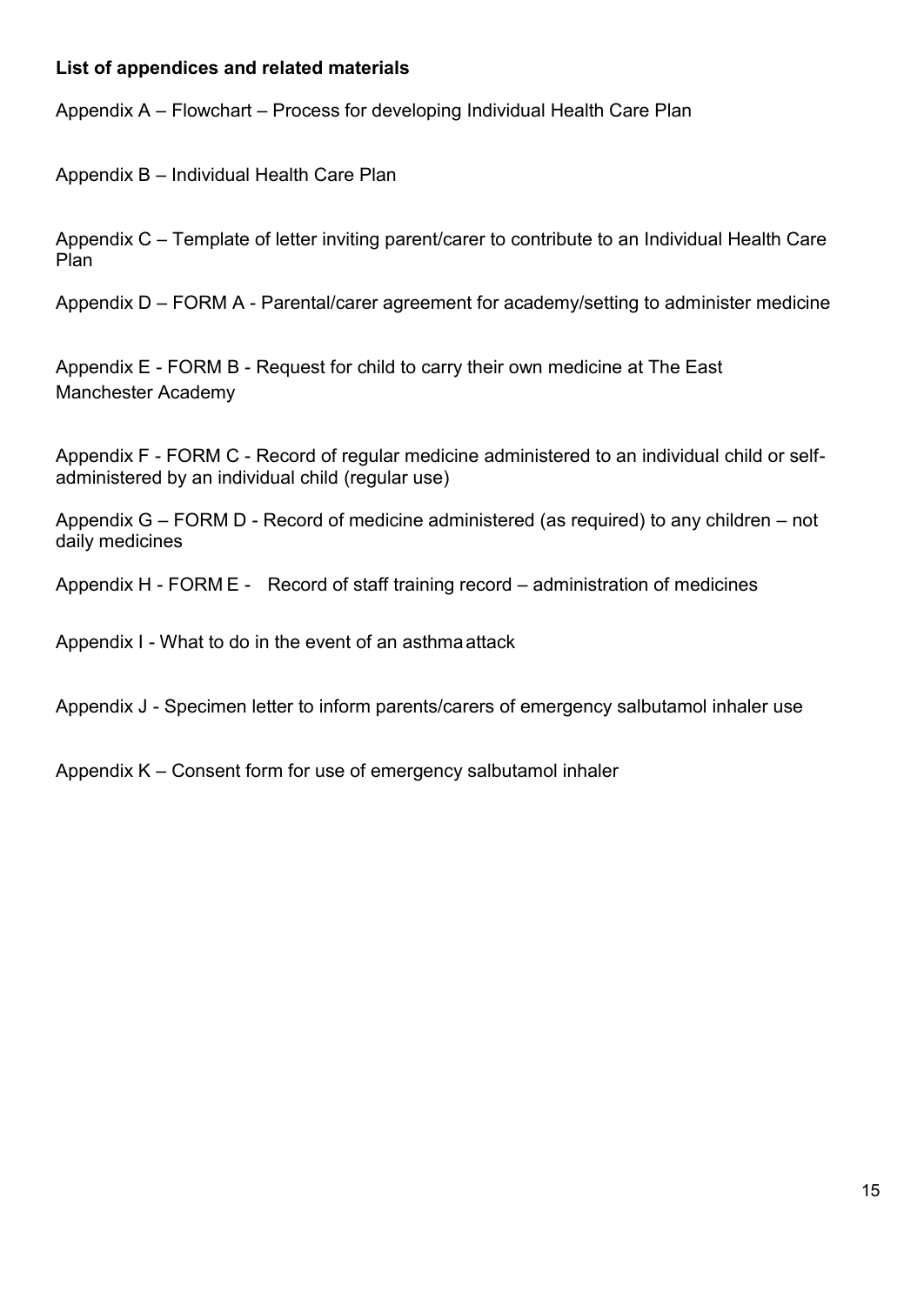#### **Appendix A**

#### **Process for developing Individual Health Care Plan**

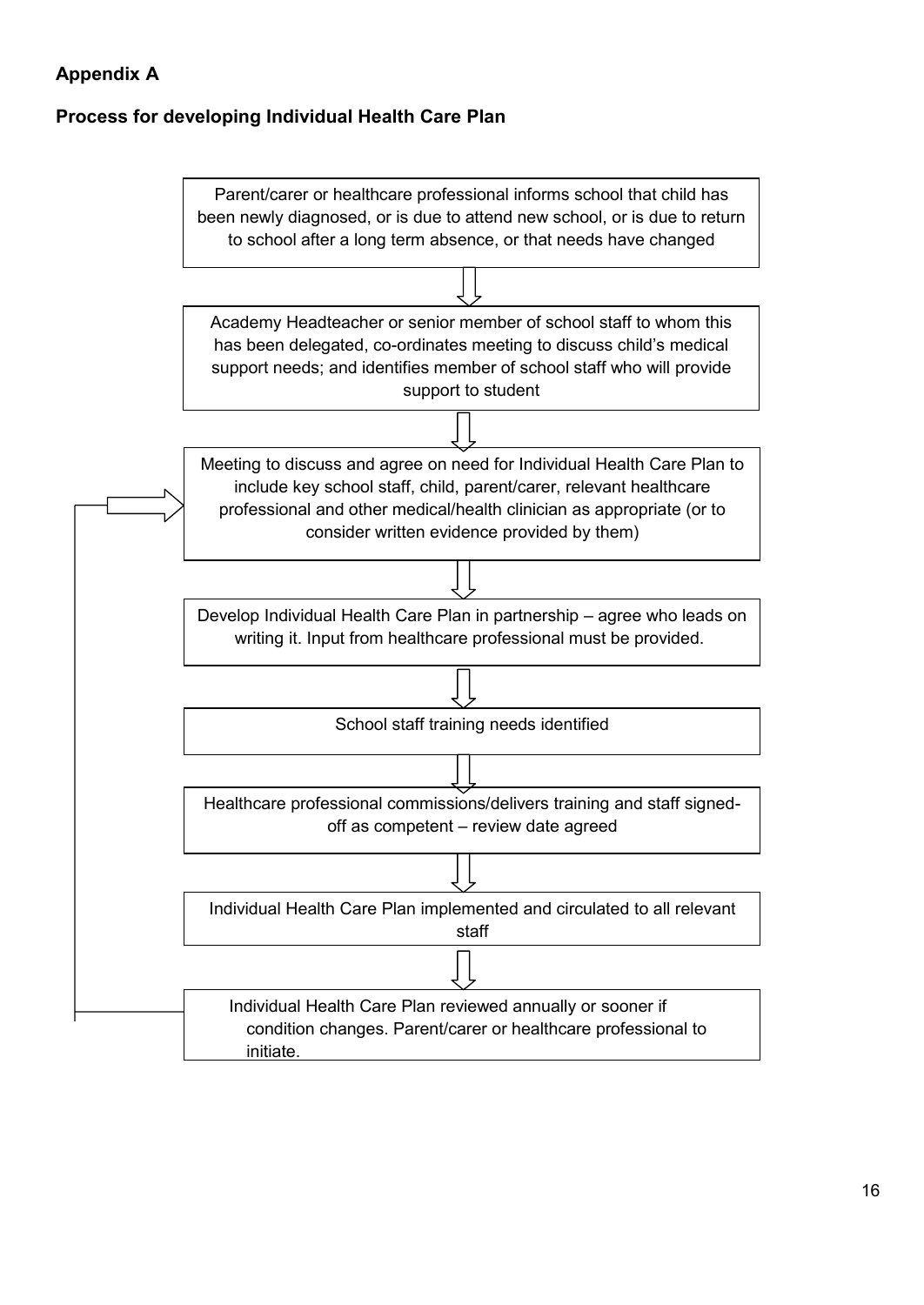#### **Appendix B – Individual Health Care Plan (part 1)**

support in academy

| <b>Individual Health Care Plan</b>        |                             |
|-------------------------------------------|-----------------------------|
| Name of academy/setting                   | The East Manchester Academy |
| Child's name                              |                             |
| Group/class/form                          |                             |
| Date of birth                             |                             |
| Child's address                           |                             |
|                                           |                             |
|                                           |                             |
| Medical diagnosis or condition            |                             |
|                                           |                             |
|                                           |                             |
| Date                                      |                             |
| Review date                               |                             |
| <b>Family Contact Information</b>         |                             |
| Name                                      |                             |
| Phone no. (work)                          |                             |
| (home)                                    |                             |
| (mobile)                                  |                             |
| Name                                      |                             |
| Relationship to child                     |                             |
| Phone no. (work)                          |                             |
| (home)                                    |                             |
| (mobile)                                  |                             |
|                                           |                             |
| <b>Clinic/Hospital Contact</b>            |                             |
| Name                                      |                             |
| Phone no.                                 |                             |
| G.P.                                      |                             |
| Name                                      |                             |
| Phone no.                                 |                             |
|                                           |                             |
| Who<br>responsible for<br>providing<br>is |                             |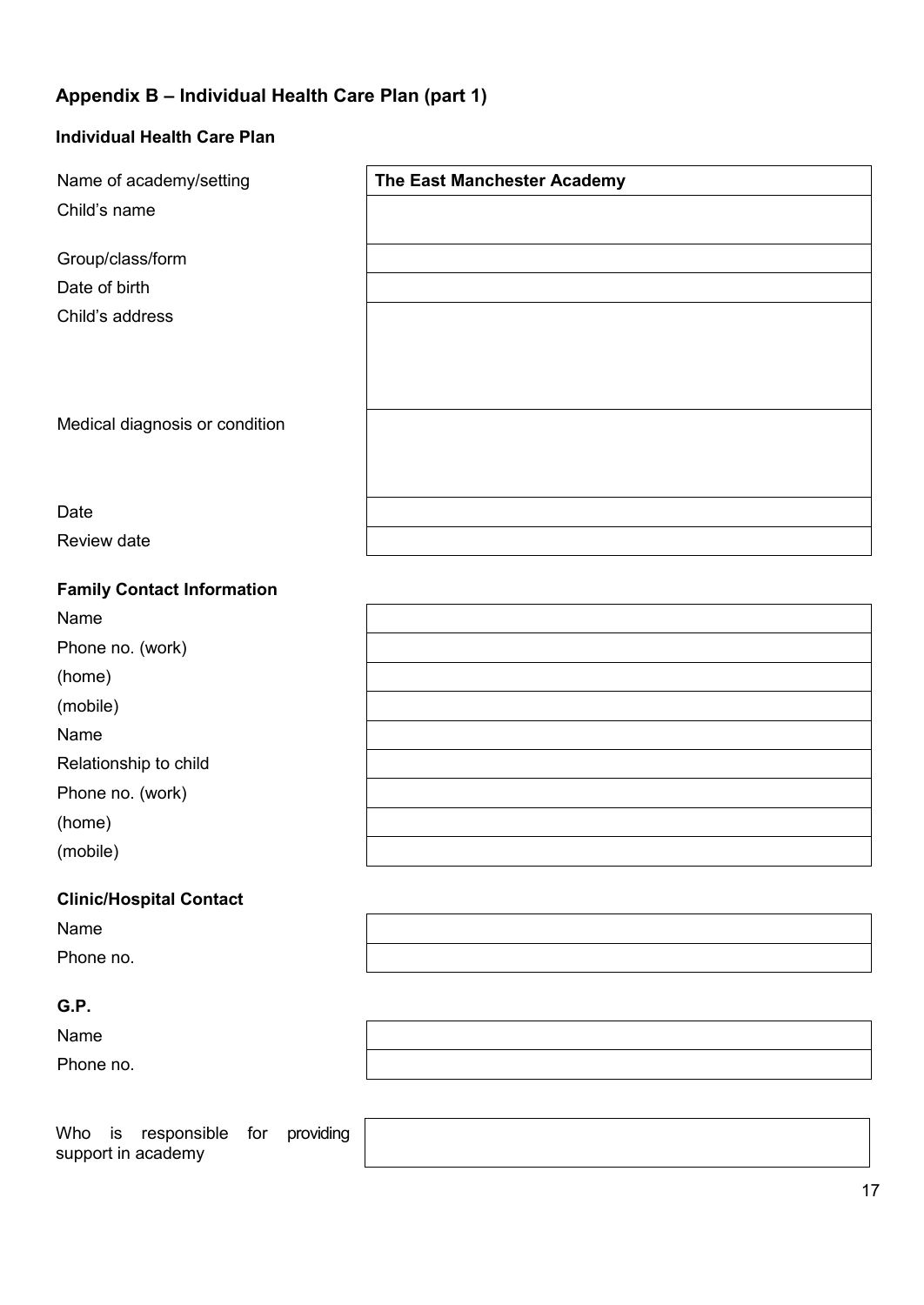**Individual Health Care Plan (part 2)**

**Describe medical needs and give details of child's symptoms, triggers, signs, treatments, facilities, equipment or devices, environmental issues etc:**

**Name of medication, dose, method of administration, when to be taken, side effects, contraindications, administered by/self-administered with/without supervision:**

**Daily care requirements (if any):**

**Specific support for the pupil's educational (including SEND), social and emotional needs (n.b. if the students has an EHCP, this IHCP must be linked to that):**

**Arrangements for school visits/trips etc:**

**Other support information (including reintegration support required):**

**Describe what constitutes an emergency, and the action to take if this occurs:**

Who is responsible in an emergency *(state if different for off-site activities):*

Plan developed with:

Staff training needed/undertaken – who, what, when:

Form copied to: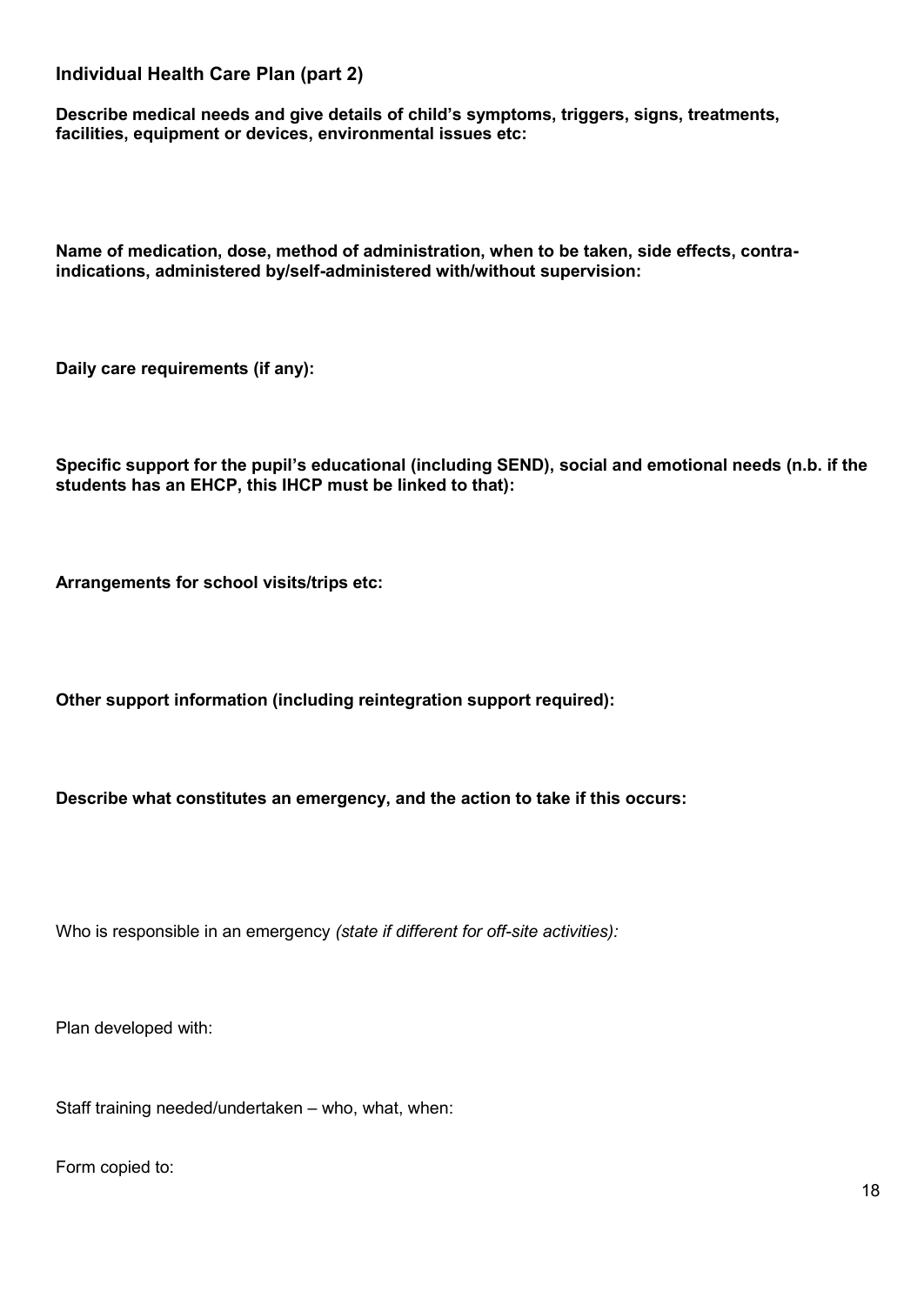#### **Template: model letter inviting parents/carers to contribute to individual healthcare plan development**

Dear <Parent/Carer>

#### Developing an Individual Health Care Plan for <student name>

Thank you for informing us of your child's medical condition. I enclose a copy of the academy's policy for supporting students at the academy with medical conditions for your information.

A central requirement of the policy is for an Individual Health Care Plan to be prepared, setting out what support each child needs and how this will be provided. Individual Health Care Plans are developed in partnership between the academy, parents/carers, students and the relevant health care professional who can advise on your child's case. The aim is to ensure that we know how to support your child effectively and to provide clarity about what needs to be done, when and by whom. Although Individual Health Care Plans are likely to be helpful in the majority of cases, it is possible that not all children will require one. We will need to make judgements about how your child's medical condition impacts on their ability to participate fully in academy life and the level of detail needed within the Individual Health Care Plan will depend upon the complexity of their condition and the degree of support needed.

A meeting to start the process of developing your child's Individual Health Care Plan has been scheduled for XX/XX/XX. I hope that this is convenient for you and would be grateful if you could confirm whether you are able to attend. The meeting will involve [the following people XXXX]. Please let us know if you would like us to invite another medical practitioner, health care professional or specialist and provide any other evidence you would like us to consider at the meeting as soon as possible.

If you require assistance with translation during the meeting, you are welcome to bring someone with you to assist. If this is something which you would like the academy to try to help with, please let us know what language will need to be spoken.

If you are unable to attend, it would be helpful if you could complete the attached Individual Health Care Plan template and return it, together with any relevant evidence, for consideration at the meeting. If you would like to discuss this prior to the meeting, please contact me or the School Heath Advisor.

Yours sincerely

Student Services Team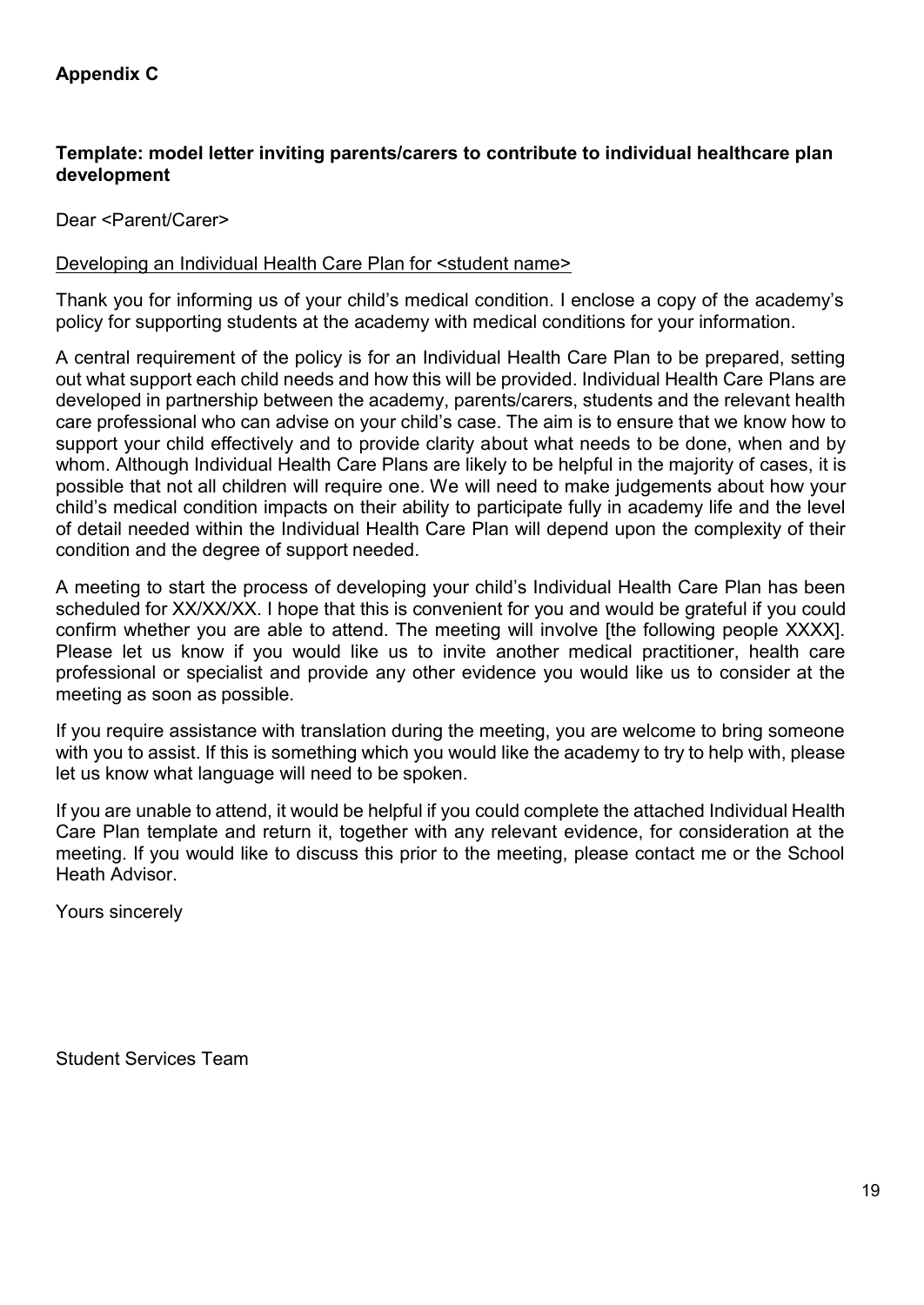#### **Appendix D**

#### **FORM A - PARENTAL/CARER AGREEMENT FOR ACADEMY/SETTING TO ADMINISTER MEDICINE**

The academy/setting will not give your child medicine unless you complete and sign this form, and the academy or setting has a policy that the staff can administer medicine.

| Date for review to be initiated by |                             |
|------------------------------------|-----------------------------|
| Name of academy/setting            | The East Manchester Academy |
| Name of child                      |                             |
| Date of birth                      |                             |
| Form:                              |                             |
| Medical condition or illness       |                             |

#### **Medicine**

| Name/type of medicine<br>(as described on the container)                       |  |
|--------------------------------------------------------------------------------|--|
| Expiry date                                                                    |  |
| Dosage and method                                                              |  |
| Timing                                                                         |  |
| Special precautions/other instructions                                         |  |
| Are there any side effects that the<br>academy/setting needs to know<br>about? |  |
| Self-administration $- y/n$                                                    |  |
| Procedures to take in an emergency                                             |  |

#### **NB: Medicines must be in the original container as dispensed by the pharmacy**

#### **Contact Details**

Name

Daytime telephone no.

Relationship to child

Address

I understand that I must deliver the medicine personally to

[agreed member of staff]

The above information is, to the best of my knowledge, accurate at the time of writing and I give consent to academy/setting staff administering medicine in accordance with the academy/setting policy. I will inform the academy/setting immediately, in writing, if there is any change in dosage or frequency of the medication or if the medicine is stopped.

Signature(s) Date Date Date Discover and Date Date Date Discover and Date Discover and Discover and Discover and Discover and Discover and Discover and Discover and Discover and Discover and Discover and Discover and Disco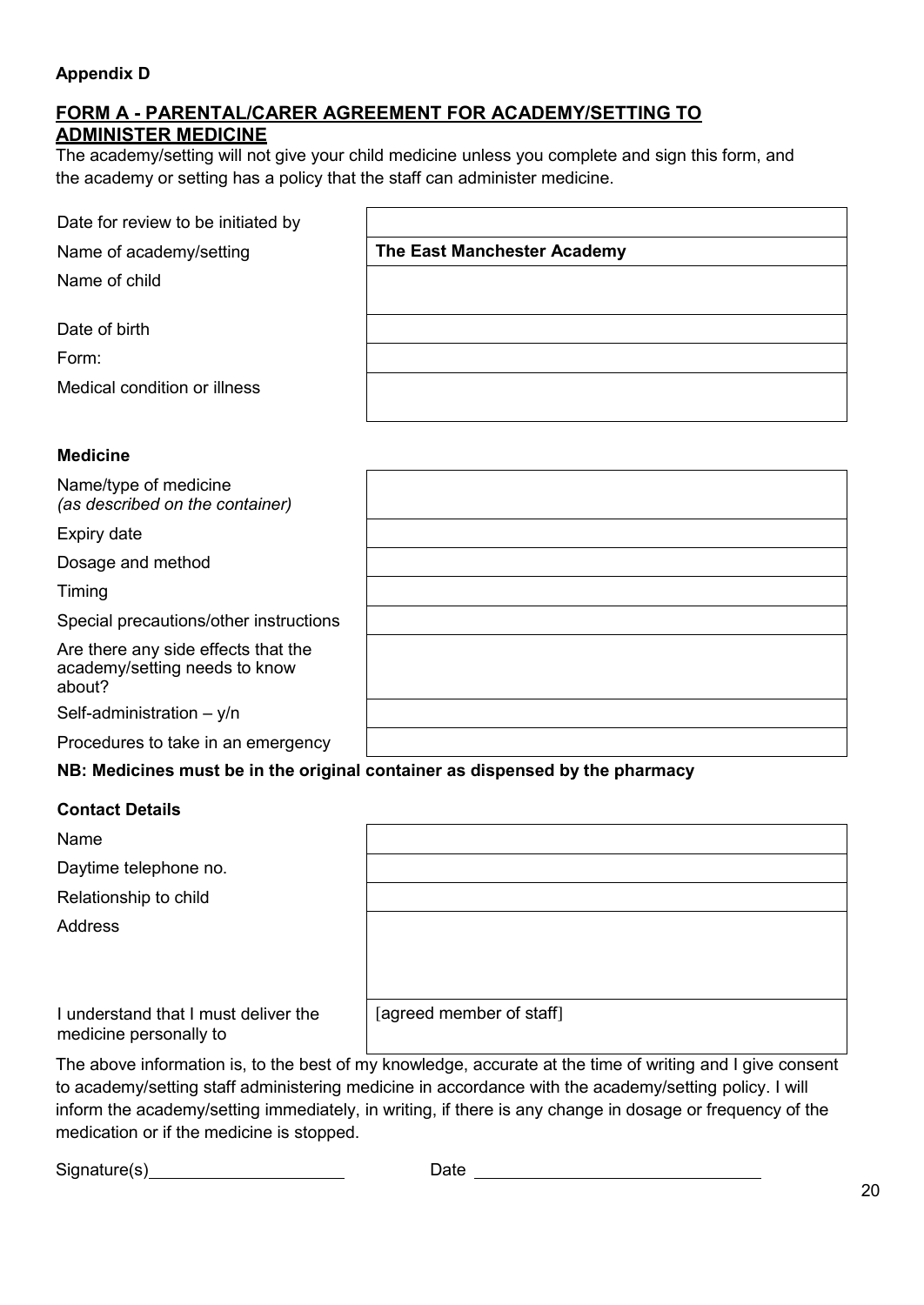#### **Appendix E FORM B - REQUEST FOR CHILD TO CARRY THEIR OWN MEDICINE AT THE EAST MANCHESTER ACADEMY**

This form is to be used for **all prescription medicines** and may also be used for nonprescription medicines at the academy's discretion.

#### **THIS SECTION OF THE FORM MUST BE COMPLETED BY PARENT/CARER**

| Child's Name:                                                                                                                                                                                    |       |
|--------------------------------------------------------------------------------------------------------------------------------------------------------------------------------------------------|-------|
| Date of Birth:                                                                                                                                                                                   |       |
| Address:                                                                                                                                                                                         |       |
|                                                                                                                                                                                                  |       |
| Name of Medicine:                                                                                                                                                                                |       |
| Procedures to be taken in<br>an<br>emergency:                                                                                                                                                    |       |
|                                                                                                                                                                                                  |       |
| <b>Contact Information for Parent/Carer</b>                                                                                                                                                      |       |
| Name:                                                                                                                                                                                            |       |
| Daytime Phone No:                                                                                                                                                                                |       |
| Relationship to child:                                                                                                                                                                           |       |
| I would like my child to keep her/his medicine on their person for use as necessary. I understand<br>that this medicine is for the sole use of my child and must not be supplied to anyone else. |       |
| Signed:                                                                                                                                                                                          | Date: |
| If more than one medicine is to be given a separate form should be completed for each one.                                                                                                       |       |
| THIS SECTION OF THE FORM MUST BE COMPLETED BY THE STUDENT                                                                                                                                        |       |
| I understand that I must keep this medicine safe. I understand that this medicine is for my use<br>only and I must not give it to anyone else to take.                                           |       |
| Signed:                                                                                                                                                                                          | Date: |
| If academy staff have any concerns with this request, it will be discussed with<br>school health care professionals.                                                                             |       |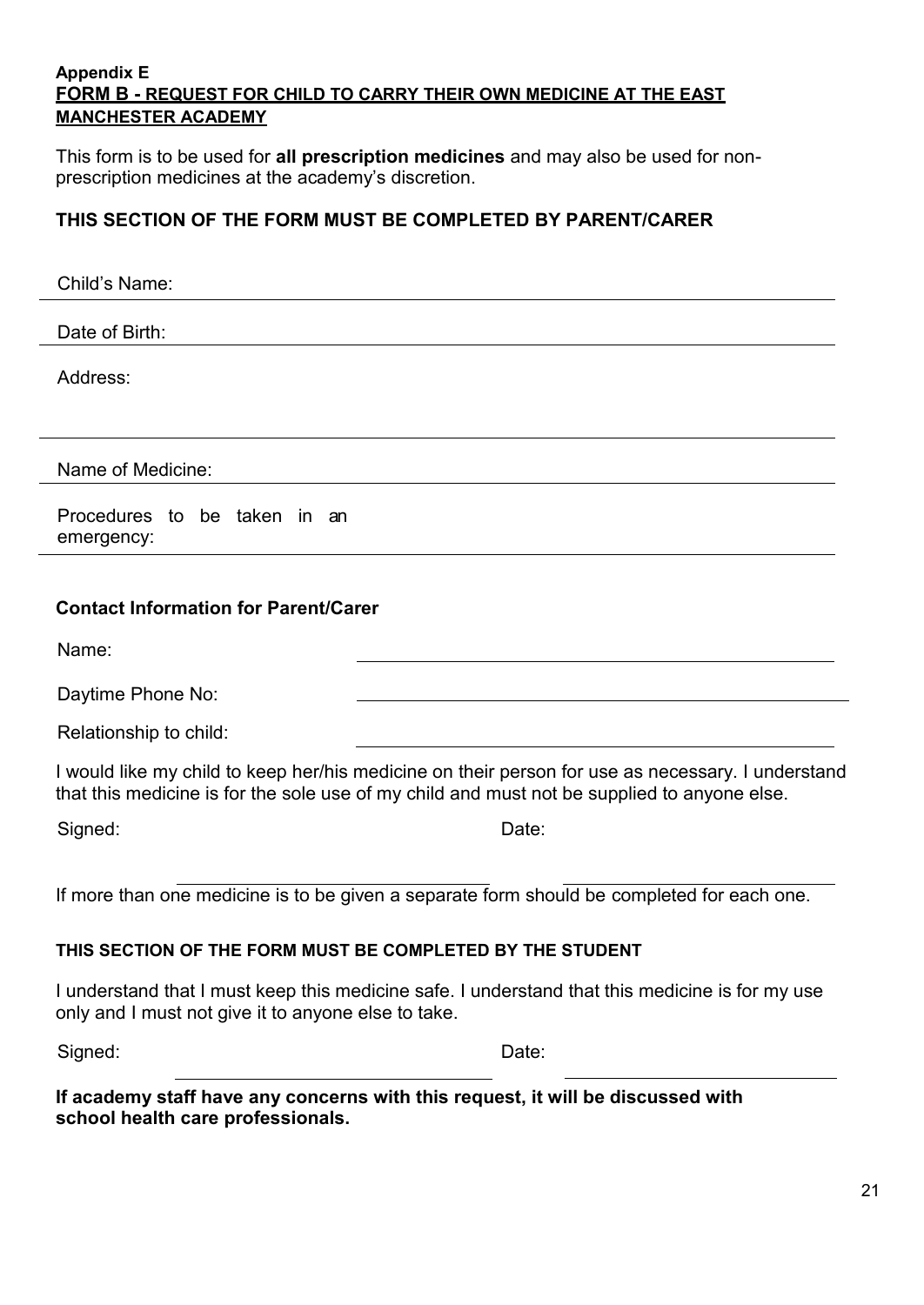**Appendix F**

#### **FORM C - RECORD OF REGULAR MEDICINE ADMINISTERED TO AN INDIVIDUAL CHILD OR SELF-ADMINISTERED BY AN INDIVIDUAL CHILD (REGULAR USE) - FORM B must have been completed**

| <b>Name of Academy: The East Manchester Academy</b> | Name of child:                    |                     |
|-----------------------------------------------------|-----------------------------------|---------------------|
| Date of Birth:                                      | Form:                             |                     |
| Name and strength of medicine:                      |                                   |                     |
| <b>Quantity received in academy:</b>                | Date received in academy:         | <b>Expiry Date:</b> |
| Date dispensed (Prescription medication):           | Dosage and frequency of medicine: |                     |

**Receiving staff signature: Date:**

| Date       |  |  |
|------------|--|--|
| Time given |  |  |
| Dose given |  |  |
| Name       |  |  |
| Signature  |  |  |
|            |  |  |
| Date       |  |  |
| Time given |  |  |
| Dose given |  |  |
| Name       |  |  |
| Signature  |  |  |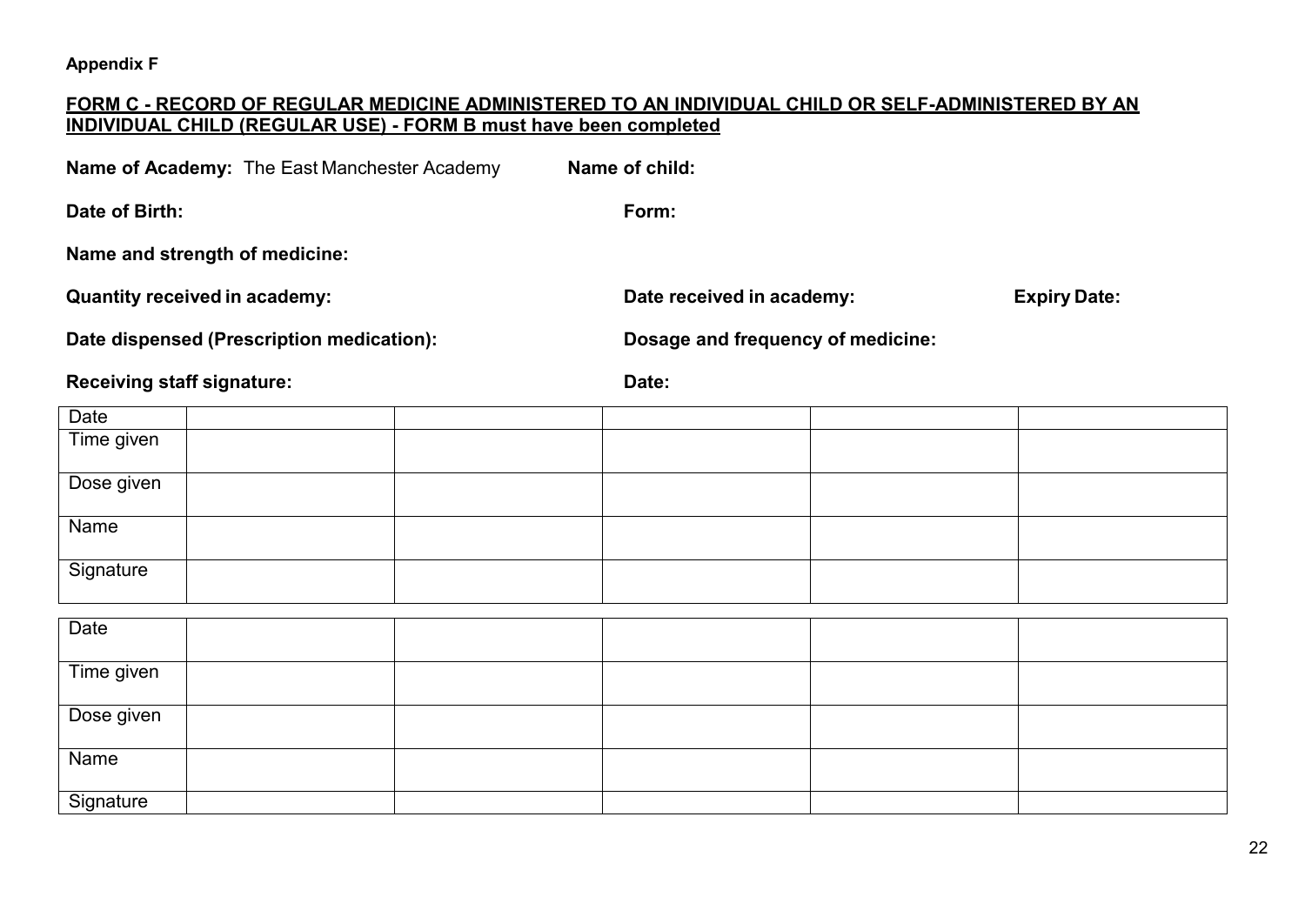| Date       |  |  |  |
|------------|--|--|--|
| Time given |  |  |  |
| Dose given |  |  |  |
| Name       |  |  |  |
| Signature  |  |  |  |

| Date       |  |  |  |
|------------|--|--|--|
|            |  |  |  |
| Time given |  |  |  |
| Dose given |  |  |  |
| Name       |  |  |  |
| Signature  |  |  |  |

| Date       |  |  |  |
|------------|--|--|--|
| Time given |  |  |  |
| Dose given |  |  |  |
| Name       |  |  |  |
| Signature  |  |  |  |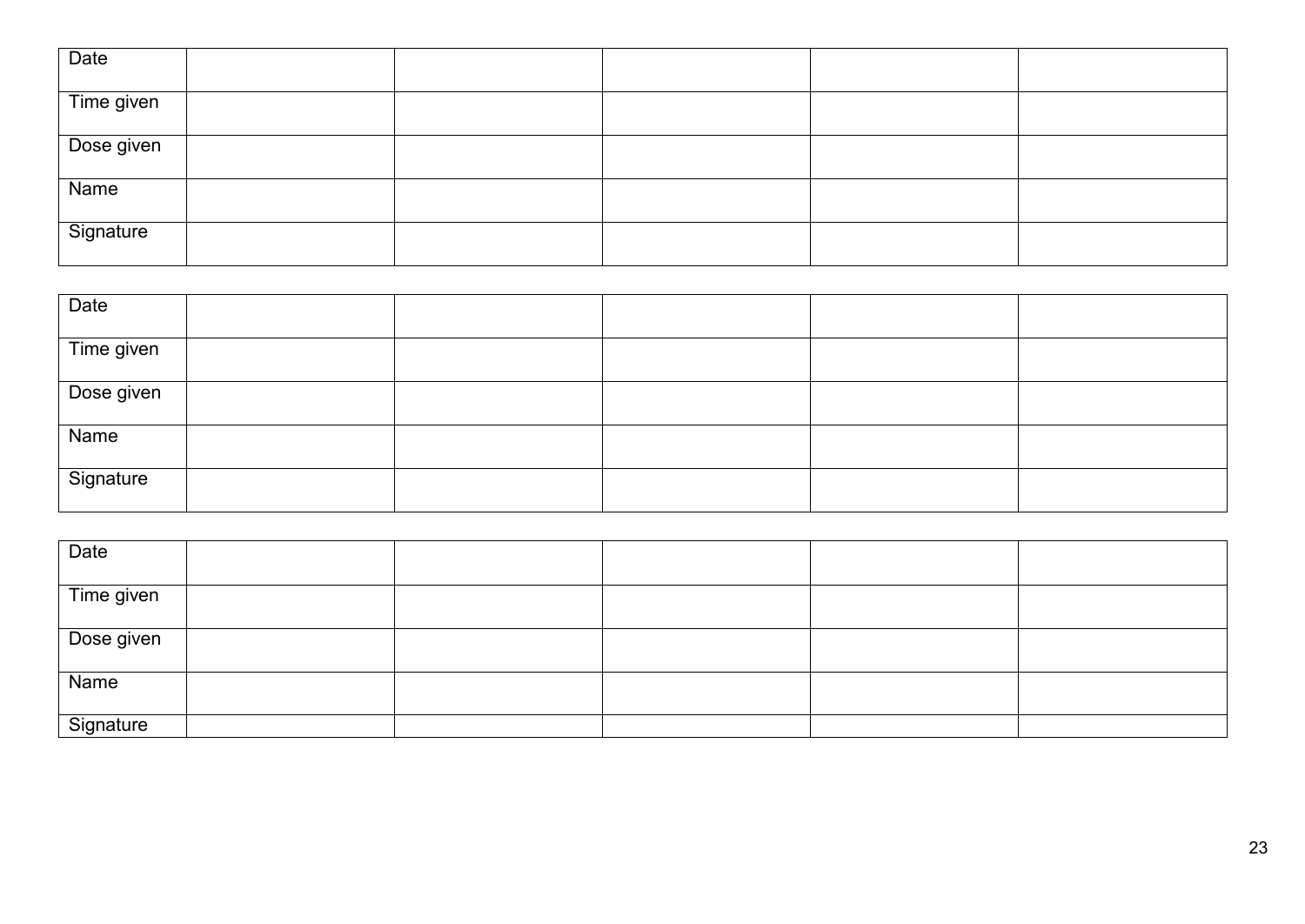#### **Appendix G**

#### **FORM D - RECORD OF MEDICINE ADMINISTERED (AS REQUIRED) TO ANY CHILDREN – NOT DAILY MEDICINES**

**Use to record medicine administered to any children for treatment (as required), as spare medication when the child does not have their supply, or as emergency treatment (e.g. emergency inhaler use) NB these medicines must have been supplied by the child's parent /carer and FORM A must have been completed or emergency inhaler consent)**

| Date | Child's name<br>and date of birth | Time | Name of<br>medicine | Dose given | Any reactions | Signature<br>of staff | Print name |
|------|-----------------------------------|------|---------------------|------------|---------------|-----------------------|------------|
|      |                                   |      |                     |            |               |                       |            |
|      |                                   |      |                     |            |               |                       |            |
|      |                                   |      |                     |            |               |                       |            |
|      |                                   |      |                     |            |               |                       |            |
|      |                                   |      |                     |            |               |                       |            |
|      |                                   |      |                     |            |               |                       |            |
|      |                                   |      |                     |            |               |                       |            |
|      |                                   |      |                     |            |               |                       |            |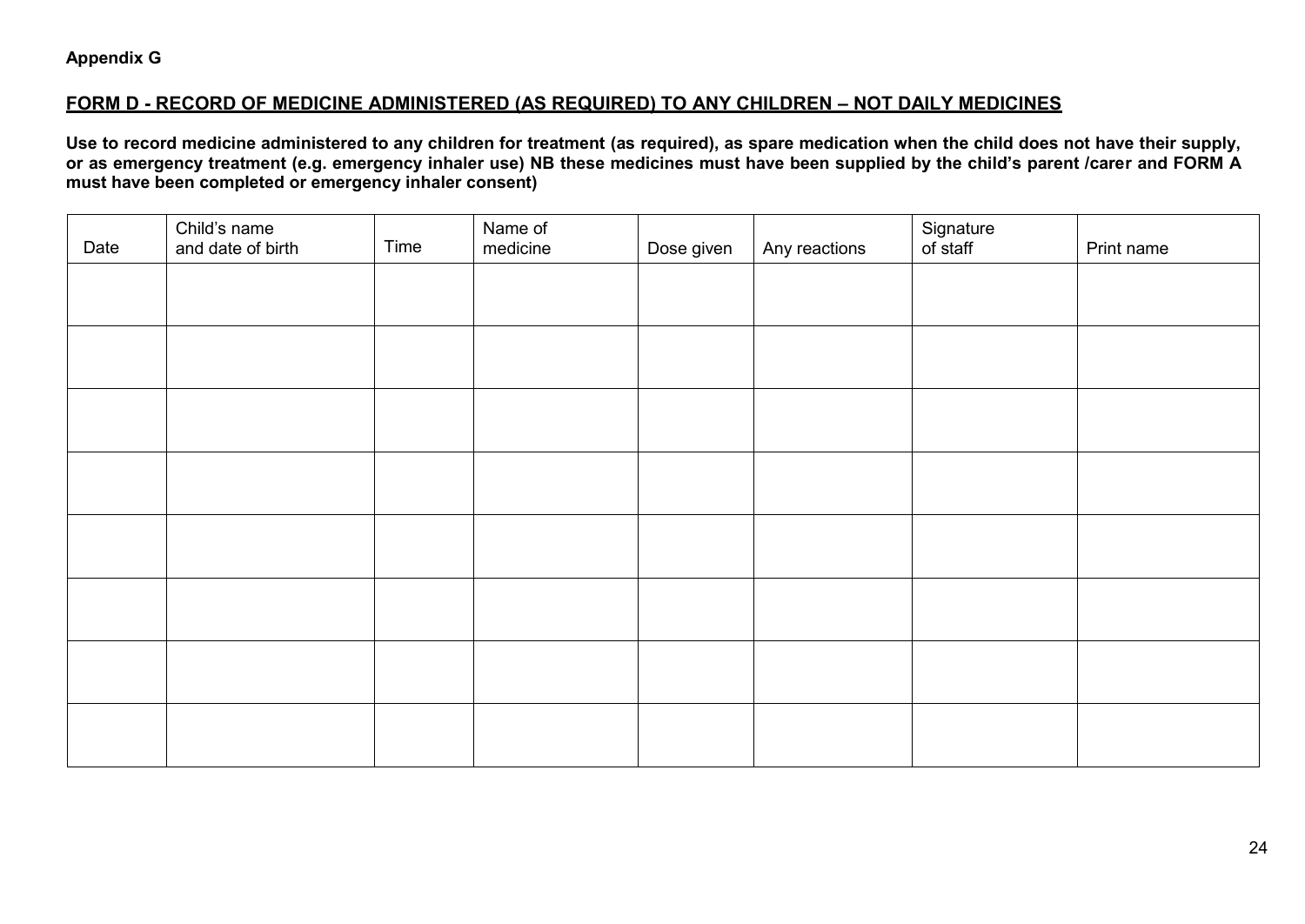#### **Appendix H**

#### **FORM E - RECORD OF STAFF TRAINING RECORD – ADMINISTRATION OF MEDICINES**

| Name of academy/setting<br>Name                                                                                                                                                                                                                                                                                                                                                      | The East Manchester Academy                                                                          |
|--------------------------------------------------------------------------------------------------------------------------------------------------------------------------------------------------------------------------------------------------------------------------------------------------------------------------------------------------------------------------------------|------------------------------------------------------------------------------------------------------|
| Type of training received                                                                                                                                                                                                                                                                                                                                                            |                                                                                                      |
|                                                                                                                                                                                                                                                                                                                                                                                      |                                                                                                      |
|                                                                                                                                                                                                                                                                                                                                                                                      |                                                                                                      |
|                                                                                                                                                                                                                                                                                                                                                                                      |                                                                                                      |
|                                                                                                                                                                                                                                                                                                                                                                                      |                                                                                                      |
|                                                                                                                                                                                                                                                                                                                                                                                      |                                                                                                      |
|                                                                                                                                                                                                                                                                                                                                                                                      |                                                                                                      |
|                                                                                                                                                                                                                                                                                                                                                                                      |                                                                                                      |
|                                                                                                                                                                                                                                                                                                                                                                                      |                                                                                                      |
| Date of training completed                                                                                                                                                                                                                                                                                                                                                           |                                                                                                      |
| Training provided by                                                                                                                                                                                                                                                                                                                                                                 |                                                                                                      |
| Profession and title                                                                                                                                                                                                                                                                                                                                                                 |                                                                                                      |
| I confirm that [                                                                                                                                                                                                                                                                                                                                                                     | ] has received the training detailed above<br>and is competent to carry out any necessary treatment. |
|                                                                                                                                                                                                                                                                                                                                                                                      | I recommend that the training is updated as per the suggested review date below.                     |
| Trainer's signature                                                                                                                                                                                                                                                                                                                                                                  |                                                                                                      |
| Date                                                                                                                                                                                                                                                                                                                                                                                 |                                                                                                      |
| Suggested review date<br><u> and</u><br><u>and</u><br><u>and</u><br><u>and</u><br><u>and</u><br><u>and</u><br><u>and</u><br><b>and</b><br><b>and</b><br><b>and</b><br><b>and</b><br><b>and</b><br><b>and</b><br><b>and</b><br><b>and</b><br><b>and</b><br><b>and</b><br><b>and</b><br><b>and</b><br><b>and</b><br><b>and</b><br><b>and</b><br><b>and</b><br><b>and</b><br><b>and</b> |                                                                                                      |
|                                                                                                                                                                                                                                                                                                                                                                                      | I confirm that I have received the training detailed above.                                          |
| Staff signature                                                                                                                                                                                                                                                                                                                                                                      |                                                                                                      |
| Date                                                                                                                                                                                                                                                                                                                                                                                 |                                                                                                      |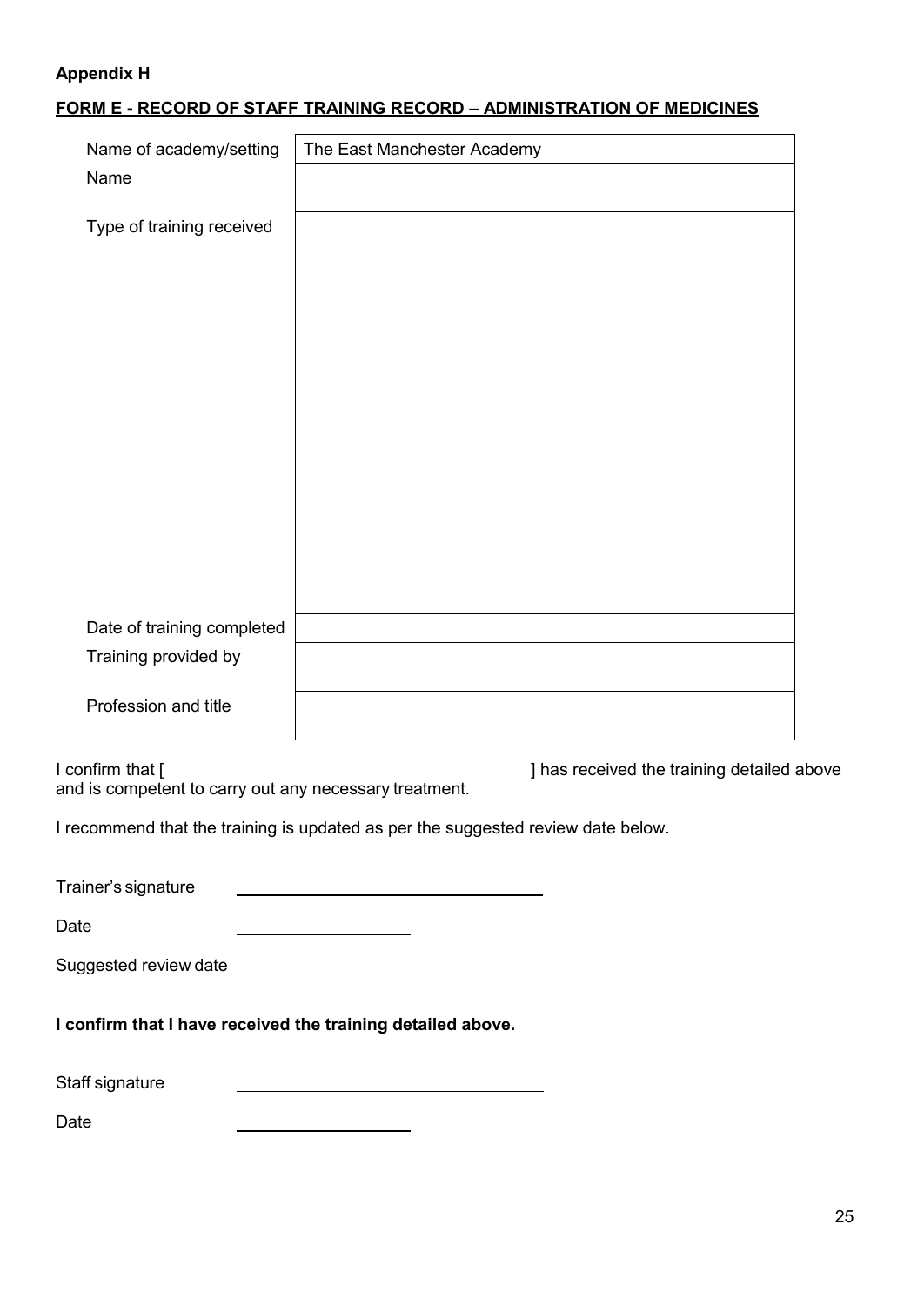## **HOW TO RECOGNISE AN ASTHMA ATTACK**

## **The signs of an asthma attack are**

- Persistent cough (when at rest).
- A wheezing sound coming from the chest (when at rest).
- Difficulty breathing (the child could be breathing fast and with effort, using all accessory muscles in the upper body).
- Nasal flaring.
- Unable to talk or complete sentences. Some children will go veryquiet.
- May try to tell you that their chest 'feels tight' (younger children may express this as tummy ache).

### **CALL AN AMBULANCE IMMEDIATELY AND COMMENCE THE ASTHMA ATTACK PROCEDURE WITHOUT DELAY IF THE CHILD**

- Appears exhausted.
- Has a blue/white tinge around lips.
- Is going blue.
- Has collapsed.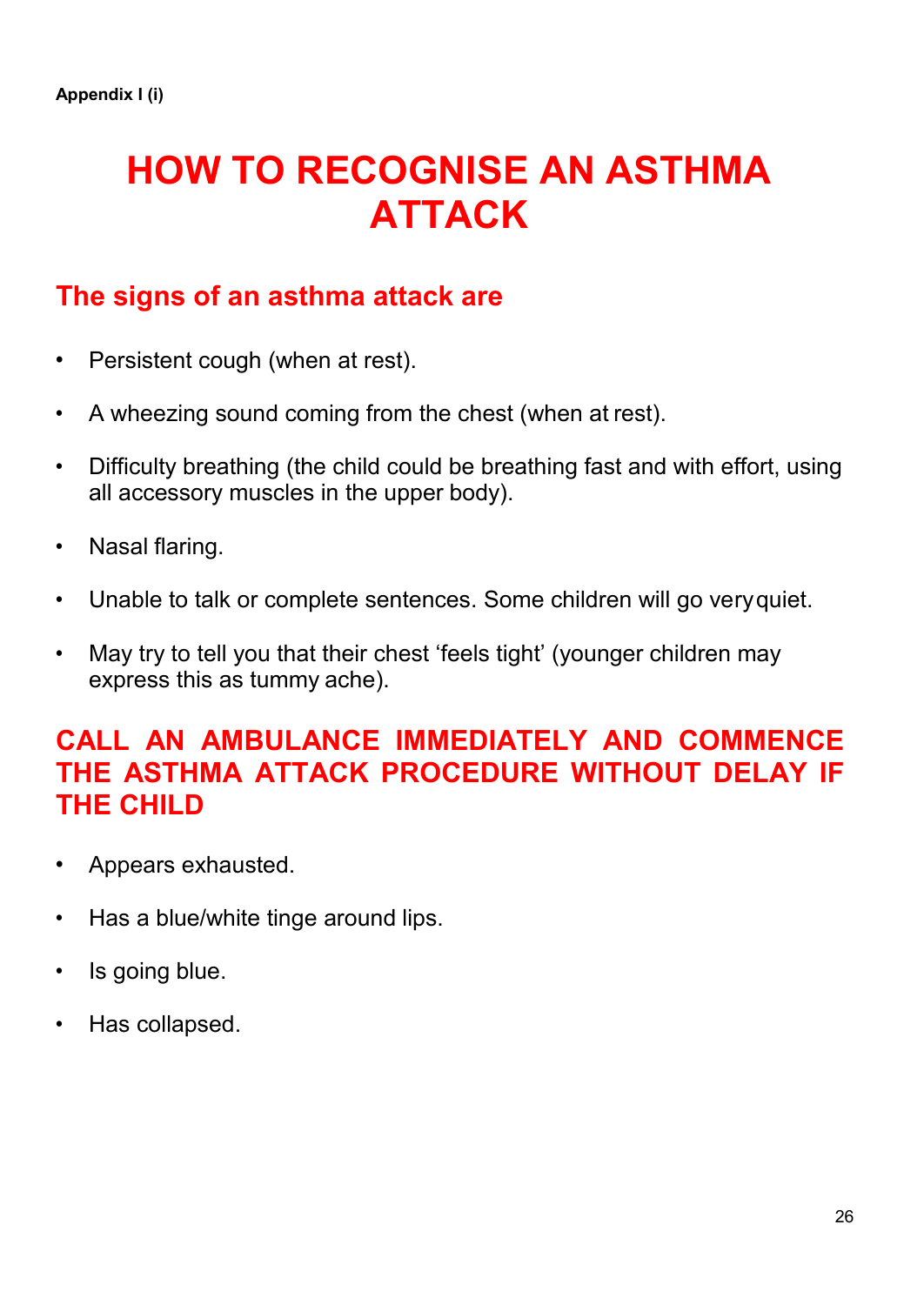## **WHAT TO DO IN THE EVENT OF AN ASTHMA ATTACK**

- Keep calm and reassure the child.
- Encourage the child to sit up and slightly forward.
- Use the child's own inhaler if not available, use the emergencyinhaler.
- If the emergency inhaler is going to be used, check that the child is on the list of students who have parental/carer consent for the use of the emergency Salbutamol inhaler. This list is kept with the emergency inhaler kit.
- Remain with the child while the inhaler and spacer are brought to them.
- Ensure tight clothing is loosened.
- Immediately help the child to take two puffs of salbutamol via the spacer.
- If there is no immediate improvement, continue to give two puffs at a time every two minutes, up to a maximum of 10 puffs.
- Stay calm and reassure the child. Stay with the child until they feel better. The child can return to academy activities when they feel better.
- If the child does not feel better or you are worried at ANYTIME before you have reached 10 puffs, CALL 999 FOR AN AMBULANCE.
- If an ambulance does not arrive in 10 minutes give another 10 puffs in the same way.
- Never leave a student having asthma attack.
- Contact the student's parents/carers immediately after calling the ambulance. A member of staff should accompany a student taken to hospital by ambulance and stay with them until their parent/carer arrives.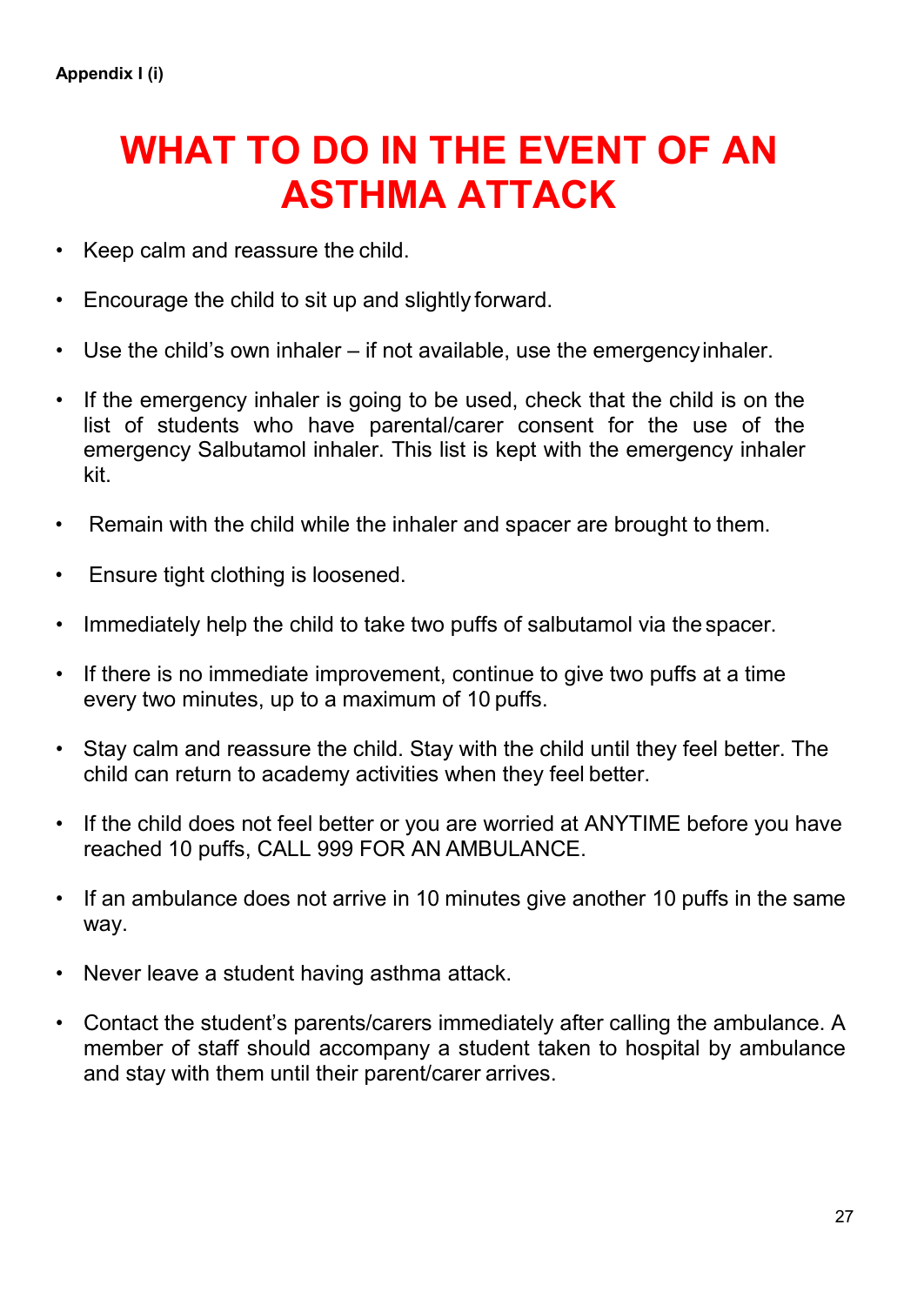#### **Appendix J**

#### **SPECIMEN LETTER TO INFORM PARENTS/CARERS OF EMERGENCY SALBUTAMOL INHALER USE**

Date: ……………………………………………

Dear… .........................................................,

This letter is to formally notify you that…............................................has had problems with their breathing today. This happened when………………………………………………………

A member of staff helped them to use their asthma inhaler.

- They did not have their own asthma inhaler with them, so a member of staff helped them to use the emergency asthma inhaler containing salbutamol. They were given ……… puffs.
- Their own asthma inhaler was not working, so a member of staff helped them to use the emergency asthma inhaler containing salbutamol. They were given .............puffs.

#### [*Delete as appropriate*]

Although they soon felt better, we would strongly advise that you have your child seen by your own doctor as soon as possible.

Yours sincerely

.